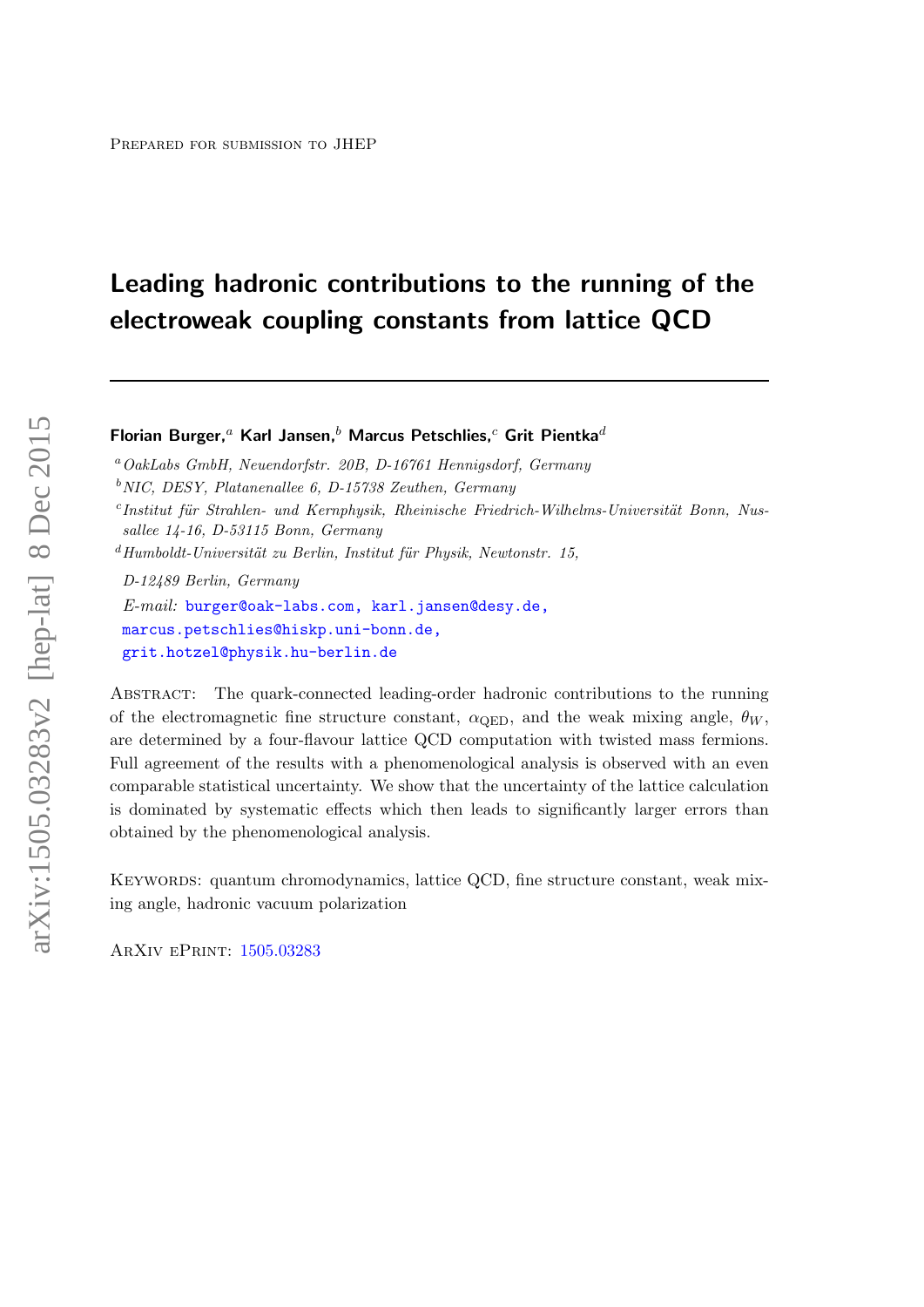### Contents

| 1        |     | Introduction |                                                                   | 1                       |  |
|----------|-----|--------------|-------------------------------------------------------------------|-------------------------|--|
| $\bf{2}$ |     |              | The fine structure constant $\alpha_{\text{QED}}$                 | $\overline{\mathbf{2}}$ |  |
|          | 2.1 |              | Lattice calculation                                               | 3                       |  |
|          | 2.2 | Results      |                                                                   | 6                       |  |
|          |     | 2.2.1        | Systematic uncertainty from the choice of vector meson fit ranges | 8                       |  |
|          |     | 2.2.2        | Systematic uncertainty from the choice of vacuum polarisation fit |                         |  |
|          |     |              | function                                                          | 9                       |  |
|          |     | 2.2.3        | Finite size effects                                               | 10                      |  |
|          |     | 2.2.4        | Systematic uncertainty from including heavy pion masses           | 11                      |  |
|          |     | 2.2.5        | Final results for selected momentum values                        | 11                      |  |
| 3        |     |              | The weak mixing angle $\sin^2 \theta_W$                           | 11                      |  |
|          | 3.1 |              | Lattice calculation                                               | 13                      |  |
|          | 3.2 | Results      |                                                                   |                         |  |
|          |     | 3.2.1        | $\Delta \alpha_2^{\rm hvp}$                                       | 14                      |  |
|          |     | 3.2.2        | $\Delta^{\rm hvp}\sin^2\theta_W$                                  | 15                      |  |
|          |     | 3.2.3        | Systematic uncertainties                                          | 16                      |  |
|          |     | 3.2.4        | Final results for selected momentum values                        | 17                      |  |
| 4        |     |              | <b>Summary and Outlook</b>                                        | 19                      |  |

### <span id="page-1-0"></span>1 Introduction

Finding hints for new physics beyond the standard model (SM) has been a major objective of particle physics over the past decades. A very promising strategy to detect such effects are high precision experimental measurements which are matched by equally precise theoretical predictions. An important ingredient for the precision attainable in a theoretical calculation is the knowledge of the coupling constants since they enter the quantum loop corrections.

In this article, we investigate the leading-order hadronic contributions for two of these couplings, the electromagnetic fine structure constant,  $\alpha_{\text{QED}}$ , and the  $SU(2)_L$  coupling constant,  $\alpha_2$ , both related by the weak mixing angle,  $\theta_W$ . An accurate knowledge of these hadronic contributions is mandatory to accomplish sufficiently precise predictions for future high-energy colliders [\[1\]](#page-20-0) or low energy experiments [\[2\]](#page-20-1).

However, the hadronic contributions to the running of  $\alpha$ <sub>QED</sub> turn out to be only poorly known at the scale of the Z-boson mass. Compared to  $\alpha$ <sub>QED</sub> at zero momentum transfer, there is a five orders of magnitude loss of precision when  $\alpha_{\rm QED}$  is taken at the Z-scale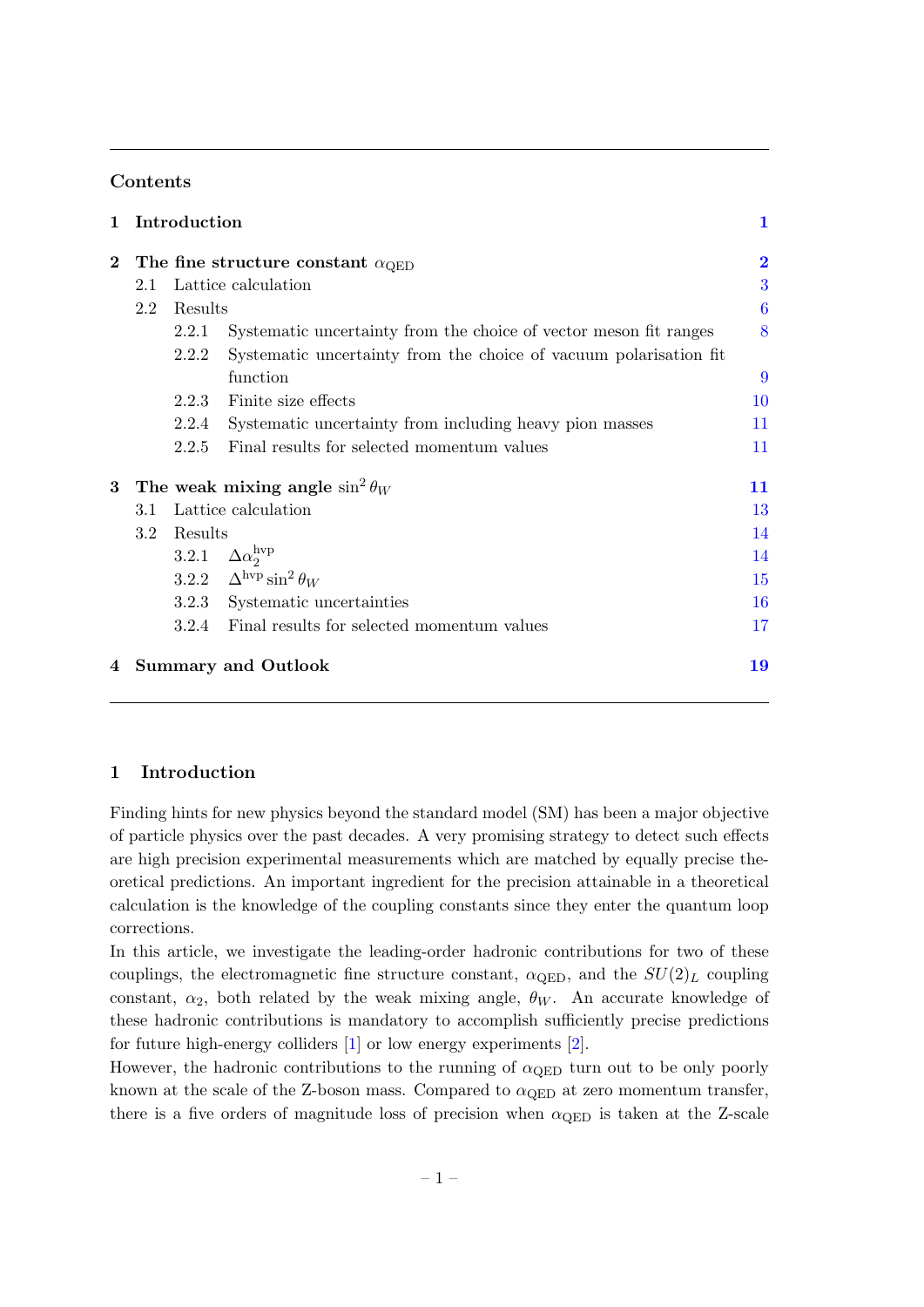turning  $\alpha_{\rm QED}(M_Z^2)$  into one of the least determined input parameters of the standard model [\[3\]](#page-20-2).

Phenomenologically, the leading hadronic contribution to the running of  $\alpha_{\text{QED}}$  originating from hadronic vacuum polarisation effects,  $\Delta \alpha_{\rm QED}^{\rm hvp}$ , is determined from a dispersion relation and experimental  $e^+e^-$  scattering data for the hadronic cross-sections [\[1,](#page-20-0) [3,](#page-20-2) [4\]](#page-20-3). Although new data has recently become available, the present analysis does not lead to a sufficient improvement of the error which would be needed for the requirements of future collider experiments [\[3\]](#page-20-2).

In principle, lattice QCD calculations would be an ideal tool to determine the hadronic contributions to electroweak observables such as  $\alpha_{\text{QED}}$  or  $\alpha_2$  considered here. However, presently the precision that can be obtained from such lattice QCD computations is usually still lower than from the phenomenological analyses. Nevertheless, the steady progress which is taking place in lattice QCD calculations promises to make it an expedient alternative to the phenomenological results in the future. In fact, as we will demonstrate here, even with our present simulations the statistical uncertainty already matches the phenomenological error of  $\Delta \alpha_{\rm QED}^{\rm hvp}$  and  $\Delta^{\rm hvp} \sin^2 \theta_W$ .

 $\Delta\alpha_{\rm QED}^{\rm hvp}$  has first been investigated on the lattice for two dynamical twisted mass fermions [\[5\]](#page-20-4). Preliminary results incorporating also dynamical strange and charm quarks for one selected momentum value have been reported in [\[6\]](#page-20-5). Another determination of  $\Delta \alpha_{\rm QED}^{\rm hvp}$ , following the approach suggested in [\[4\]](#page-20-3) has been performed in [\[7\]](#page-20-6).

Here, we present our results obtained on the  $N_f = 2 + 1 + 1$  ensembles of the European twisted mass collaboration [\[8,](#page-20-7) [9\]](#page-20-8). We will include an estimate of the systematic uncertainties originating from the continuum limit and from the extrapolation to the physical point for energies ranging from 0 to  $10 \,\text{GeV}^2$ .

In contrast to  $\Delta \alpha_{\rm QED}^{\rm hyp}$ , the hadronic contributions to the running of the weak mixing angle,  $\theta_W$ , have not been studied on the lattice so far. Such a calculation is important since the phenomenological determination at low energies cannot only be based on data but also needs some assumptions such as a partial flavour separation of the cross-section data [\[10\]](#page-20-9). Lattice calculations can, in contrast, provide a first-principle evaluation of the weak mixing angle in the low-momentum region, where several measurements exist  $[11-14]$  $[11-14]$ . In addition, due to the great potential of such low energy experiments for unveiling the nature of physics beyond the SM, there are also newly planned experimental facilities [\[15–](#page-20-12)[17\]](#page-20-13), see also [\[18\]](#page-20-14) for a discussion on such experiments. Here, we present the first lattice QCD calculation of the leading hadronic contribution to the weak mixing angle,  $\Delta^{\text{hyp}} \sin^2 \theta_W$ .

### <span id="page-2-0"></span>2 The fine structure constant  $\alpha_{\text{QED}}$

Radiative corrections lead to charge renormalisation and thus to the running of the fine structure constant obtained by summing the one-particle irreducible bubble insertions in the photon propagator [\[10\]](#page-20-9)

$$
\alpha_{\rm QED}(Q^2) = \frac{\alpha_0}{1 - \Delta \alpha_{\rm QED}(Q^2)}.
$$
\n(2.1)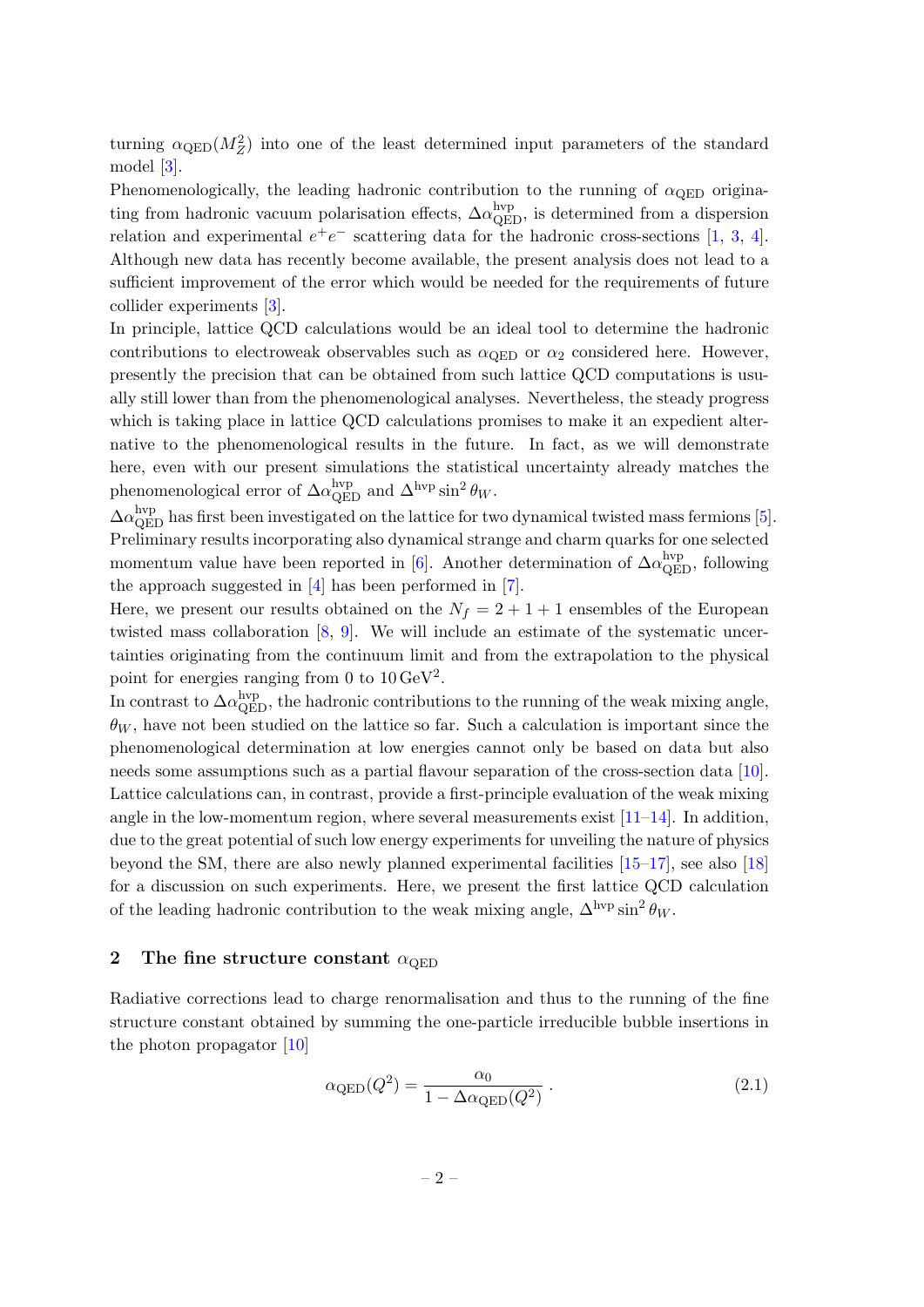Here,  $\alpha_0$  is the value at vanishing momentum transfer  $Q^2 = 0$ ,  $\alpha_0^{-1} = 137.035999173(35)$  [\[19\]](#page-21-0). The leading-order hadronic contribution is given by [\[1\]](#page-20-0)

<span id="page-3-4"></span>
$$
\Delta \alpha_{\rm QED}^{\rm hyp}(Q^2) = -4\pi \alpha_0 \Pi_{\rm R} (Q^2)
$$
\n(2.2)

and is thus proportional to the subtracted vacuum polarisation function

<span id="page-3-2"></span>
$$
\Pi_{\rm R}(Q^2) = \Pi(Q^2) - \Pi(0) \ . \tag{2.3}
$$

As mentioned in the introduction, this is usually  $[1, 10, 19]$  $[1, 10, 19]$  $[1, 10, 19]$  $[1, 10, 19]$  $[1, 10, 19]$  determined by a phenomenological approach relying on the once-subtracted dispersion relation [\[20\]](#page-21-1) which for Euclidean momenta  $Q^2$  reads

<span id="page-3-5"></span>
$$
\Pi_{\rm R}(Q^2) = \frac{\alpha_0}{3\pi} Q^2 \int_0^\infty ds \frac{R_{\rm had}(s)}{s(s+Q^2)}\tag{2.4}
$$

and experimental cross-section data for

$$
R_{\text{had}}(s) = \frac{\sigma(e^+e \to \text{hadrons})}{\frac{4\pi\alpha_{\text{QED}}^2(s)}{3s}}.
$$
\n(2.5)

Lattice QCD represents an ab-initio alternative for the calculation of  $\Pi_R(Q^2)$ , since the hadronic vacuum polarisation tensor can be obtained directly in Euclidean space-time from the correlator of two electromagnetic vector currents.

#### <span id="page-3-0"></span>2.1 Lattice calculation

The strategy for computing and analysing the hadronic vacuum polarisation function is the same as in  $[22, 23]$  $[22, 23]$  $[22, 23]$ . In particular, we employ the same set of ensembles  $[8, 9]$  $[8, 9]$  $[8, 9]$ , which is presented in table [1.](#page-4-0) Additionally, we have checked our chiral extrapolations of the light quark contribution by comparing the results with those obtained on a  $N_f = 2$  ensemble featuring the physical pion mass [\[24–](#page-21-4)[26\]](#page-21-5). The parameters of this ensemble are given in table [2.](#page-4-1) As in [\[22,](#page-21-2) [23\]](#page-21-3), we use the conserved point-split vector current at source and sink and we restrict our considerations to the quark-connected contributions. In this case, the total vacuum polarisation function

<span id="page-3-3"></span>
$$
\Pi^{\text{tot}}(Q^2) = \frac{5}{9}\Pi^{\text{ud}}(Q^2) + \frac{1}{9}\Pi^{\text{s}}(Q^2) + \frac{4}{9}\Pi^{\text{c}}(Q^2)
$$
\n(2.6)

is obtained by summing the single-flavour contributions which we define without the charge factors.

For each ensemble and each flavour f, we first fit the temporal vector current correlator to determine the vector meson masses,  $m_i$ , and their couplings,  $g_i$ . Then we fit the hadronic vacuum polarisation function obtained from the current correlator as detailed in [\[22\]](#page-21-2) to the following functional form

<span id="page-3-6"></span>
$$
\Pi^{\text{f}}(Q^2) = (1 - \Theta(Q^2 - Q_{\text{match}}^2))\Pi_{\text{low}}^{\text{f}}(Q^2) + \Theta(Q^2 - Q_{\text{match}}^2)\Pi_{\text{high}}^{\text{f}}(Q^2) ,\qquad (2.7)
$$

where  $\Theta(x)$  is the Heaviside step function. The low-momentum fit function for  $0 \leq Q^2 \leq$  $Q_{\text{match}}^2$  is given by

<span id="page-3-1"></span>
$$
\Pi_{\text{low}}^{\text{f}}(Q^2) = \sum_{i=1}^{M} \frac{g_i^2 m_i^2}{m_i^2 + Q^2} + \sum_{j=0}^{N-1} a_j (Q^2)^j , \qquad (2.8)
$$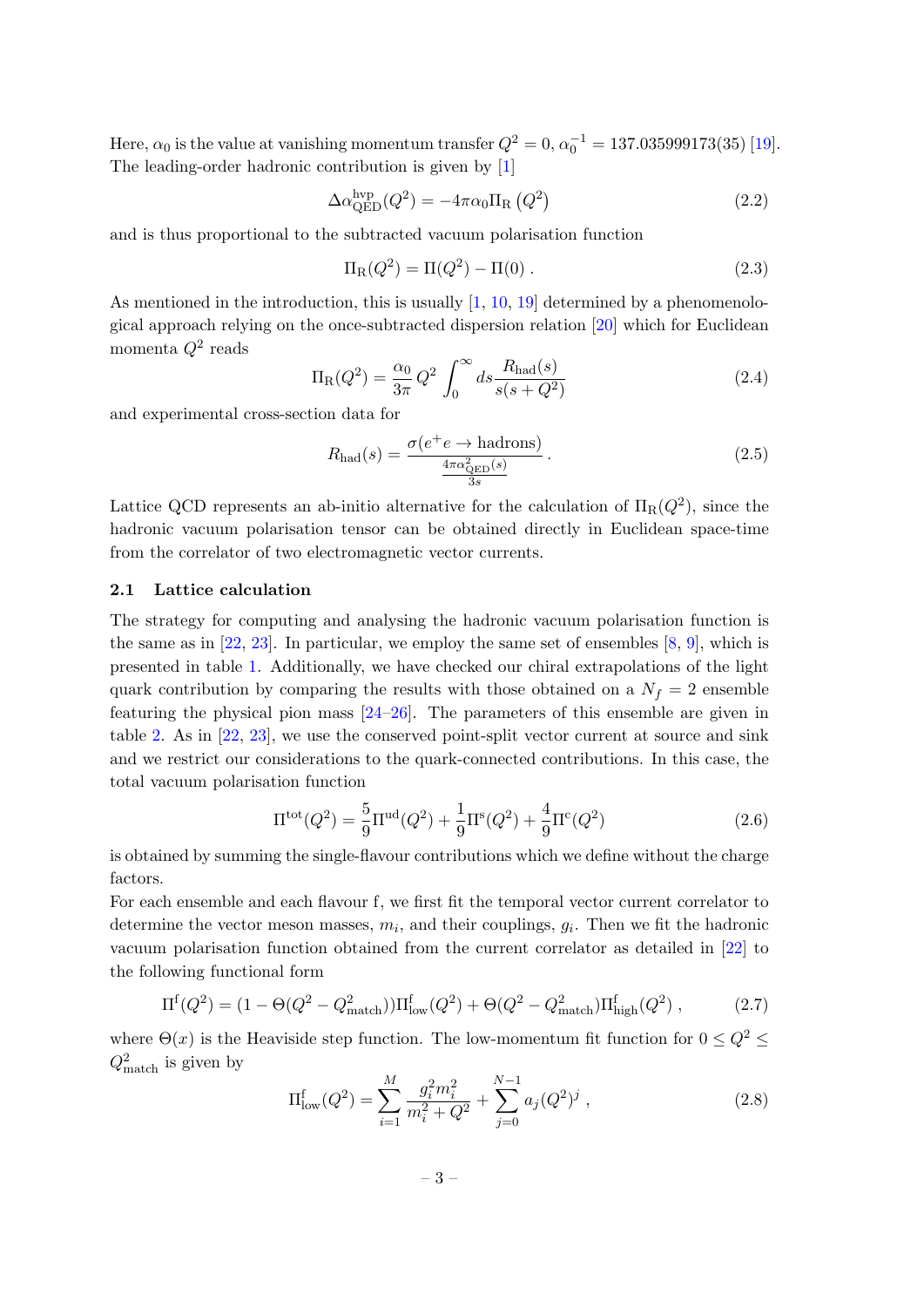| Ensemble           | β    | $a$ [fm] | $\left(\frac{L}{a}\right)^3 \times \frac{T}{a}$ | $m_{PS}$ [MeV] | $L[\text{fm}]$ | $N_{\rm conf}$ |
|--------------------|------|----------|-------------------------------------------------|----------------|----------------|----------------|
| D <sub>15.48</sub> | 2.10 | 0.061    | $48^3 \times 96$                                | 227            | 2.9            | 265/155/156    |
| D30.48             | 2.10 | 0.061    | $48^3 \times 96$                                | 318            | 2.9            | 203/148/148    |
| $D45.32$ sc        | 2.10 | 0.061    | $32^3 \times 64$                                | 387            | 1.9            | 397/346/346    |
| B25.32t            | 1.95 | 0.078    | $32^3 \times 64$                                | 274            | 2.5            | 273/179/180    |
| B35.32             | 1.95 | 0.078    | $32^3 \times 64$                                | 319            | 2.5            | 201/194/194    |
| B35.48             | 1.95 | 0.078    | $48^3 \times 96$                                | 314            | 3.7            | 235/103/104    |
| B <sub>55.32</sub> | 1.95 | 0.078    | $32^3 \times 64$                                | 393            | 2.5            | 225/125/125    |
| B75.32             | 1.95 | 0.078    | $32^3 \times 64$                                | 456            | 2.5            | 158/100/100    |
| B85.24             | 1.95 | 0.078    | $24^3 \times 48$                                | 491            | 1.9            | 192/142/136    |
| A30.32             | 1.90 | 0.086    | $32^3 \times 64$                                | 283            | 2.8            | 267/158/158    |
| A40.32             | 1.90 | 0.086    | $32^3 \times 64$                                | 323            | 2.8            | 248/174/174    |
| A50.32             | 1.90 | 0.086    | $32^3 \times 64$                                | 361            | 2.8            | 216/147/157    |

<span id="page-4-0"></span>**Table 1.** Parameters of the  $N_f = 2 + 1 + 1$  flavour gauge field configurations that have been analysed in this work.  $\beta$  denotes the gauge coupling, a the lattice spacing,  $\left(\frac{L}{a}\right)^3 \times \frac{T}{a}$  the spacetime volume and  $m_{PS}$  is the value of the light pseudoscalar meson mass. The values for  $m_{PS}$ have been determined in [\[8\]](#page-20-7). L is the spatial extent of the lattices. The lattice spacings are taken from [\[21\]](#page-21-6). The last column gives the number of statistically independent gauge configurations used to estimate the light/strange/charm contribution to the polarisation function.

|  |  | $\beta$ csw $a[\text{fm}]$ $(\frac{L}{a})^3 \times \frac{T}{a}$ $m_{PS}[\text{MeV}]$ $L[\text{fm}]$ $N_{\text{conf}}$ |  |
|--|--|-----------------------------------------------------------------------------------------------------------------------|--|
|  |  | $\begin{array}{cccc} \n2.10 & 1.57551 & 0.094 & 48^3 \times 96 & 128 & 4.6 & 804 \n\end{array}$                       |  |

<span id="page-4-1"></span>**Table 2.** Parameters of ensemble featuring  $N_f = 2$  twisted mass fermions at the physical point.

and the high-momentum piece for  $Q_{\text{match}}^2 \leq Q^2 \leq Q_{\text{max}}^2$  reads

<span id="page-4-2"></span>
$$
\Pi_{\text{high}}^{f}(Q^2) = \log(Q^2) \sum_{k=0}^{B-1} b_k (Q^2)^k + \sum_{l=0}^{C-1} c_l (Q^2)^l . \tag{2.9}
$$

The number of terms and thus the fit function is characterised by M, N, B, and C. The ansatz in Eq.  $(2.8)$  consists of three parts: a series of poles at energies  $m_i$  and with residual  $g_i^2 m_i^2$ ,  $i = 1, ..., M$ , an additive constant  $a_0$  and further polynomial terms  $a_i (Q^2)^i$  for  $i \geq$ 1. The poles characterised by  $(m_i, g_i)$  are identified with the exponential contributions to the time-dependent vector-current 2-point correlation function at zero spatial momentum. This is the reason why the parameters  $(m_i, g_i)$  are obtained from a fit of the latter and inserted into the fit of the vacuum polarisation function under preservation of all error correlations. The ansatz in Eq.  $(2.8)$  is valid for any four-momentum  $Q^2$ , in particular for  $Q = (Q_0, \vec{Q} = 0)$  with  $Q^2 = Q_0^2$ . Given such a momentum configuration, the above identification follows from the Fourier transform of the polarisation tensor. With the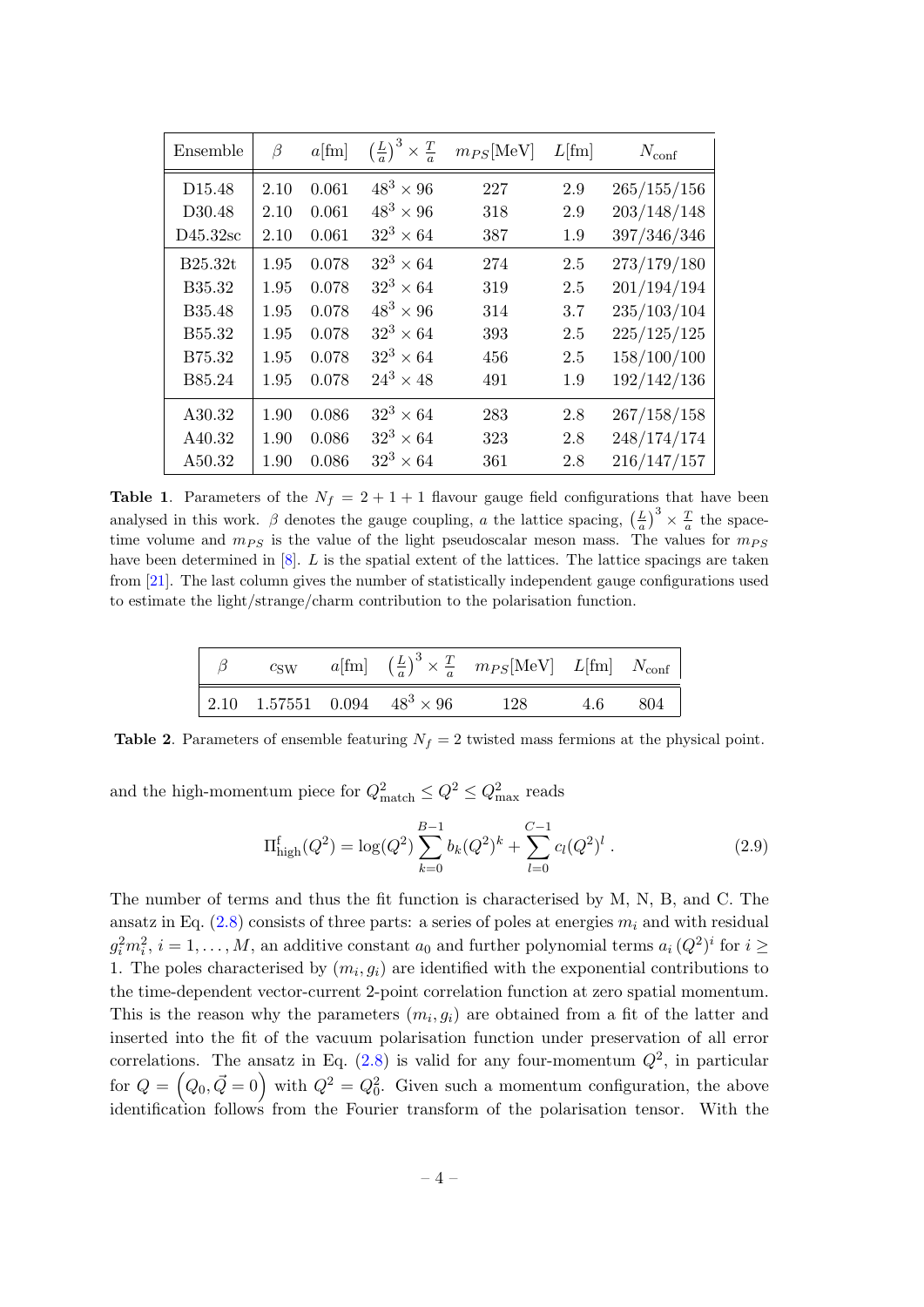limited statistical precision of the 2-point vector correlator, the number of exponentials we can resolve in practice is limited to 2. Contributions from states with even larger energies are effectively accounted for by the polynomial terms.

The ansatz in Eq. [\(2.9\)](#page-4-2) is chosen to provide an adequate parametrisation of the polarisation function. This is the only requirement in the high-momentum region  $Q_{\text{match}}^2 < Q^2 \leq Q_{\text{max}}^2$ . While in the low-momentum region the extrapolation beyond the lowest non-zero lattice momentum to zero momentum is of physical significance as it predicts the curvature of the polarisation function in this interval, in the high-momentum region we only need the ansatz in Eq. [\(2.9\)](#page-4-2) to interpolate the available lattice data.

In the following, we use  $Q_{\text{max}}^2 = 100 \,\text{GeV}^2$  and choose  $Q_{\text{match}}^2 = 2 \,\text{GeV}^2$ . Varying  $Q_{\text{match}}^2$ <br>by 1 GeV<sup>2</sup> to the left and to the right gives compatible results. We perform extrapolations of the subtracted polarisation function in the light quark mass and the lattice spacing only for momenta in the interval  $0 < Q^2 \leq 10 \,\text{GeV}^2$  since for larger  $Q^2$  perturbative calculations are expected to yield more precise determinations.

Since our four-flavour ensembles feature unphysically large pion masses, an extrapolation to the physical point has to be performed. The pion mass dependence of the single-flavour contributions can be assessed by looking at the leading vector meson contribution obtained in chiral perturbation theory [\[27,](#page-21-7) [28\]](#page-21-8)

<span id="page-5-0"></span>
$$
\Pi^{\text{f}}(Q^2) = g_V^2 \frac{m_V^2}{Q^2 + m_V^2} \,. \tag{2.10}
$$

The spectral properties of the heavy vector mesons hardly depend on the pion mass and also the coupling constant  $g_V$  of the  $\rho$ -meson has been found to be well-described by a linear fit in the squared pion mass,  $m_{\text{PS}}^2$ , cf. [\[5\]](#page-20-4). However, the  $\rho$ -meson mass,  $m_V$ , strongly depends on the value of the light quark masses, taken to be degenerate in our calculation, and thus the squared pion mass [\[22\]](#page-21-2). This is illustrated in Fig. [1](#page-6-1) left by a model extrapolation which is constrained by requiring the  $\rho$ -meson mass to attain its experimental value [\[29\]](#page-21-9) at the physical point, similarly to the one used in the two-flavour case in Ref.  $|30|$ .

Eq.  $(2.10)$  implies that a similar non-linear behaviour can be expected for the lightquark hadronic vacuum polarisation function as we indeed observe for the lower set of data points in Fig. [1](#page-6-1) right. From Eq.  $(2.10)$  we also see that we can eliminate this non-linear dependence on the squared pion mass to a large extent by employing the lattice redefinition presented in Ref. [\[5\]](#page-20-4) for the light-quark contribution to the vacuum polarisation function,

<span id="page-5-1"></span>
$$
\bar{\Pi}_R^{\text{ud}}\left(Q^2\right) = \Pi_R^{\text{ud}}\left(Q^2 \cdot \frac{H^2}{H_{\text{phys}}^2}\right),\tag{2.11}
$$

if we use  $H = m_V$ , i.e. the  $\rho$ -meson mass at unphysically large up and down quark masses. The beneficial effect this has on the data points is depicted as the upper set of data points in Fig. [1](#page-6-1) right. Hence, in the following we use the above redefinition in the light-quark sector. For the contributions of the heavy quark flavours, we use the standard definition of the vacuum polarisation function  $\Pi_R^f(Q^2)$ , f = s, c. Our redefinition of the total  $\Delta \alpha_{\rm QE}^{\rm hvp}$ QED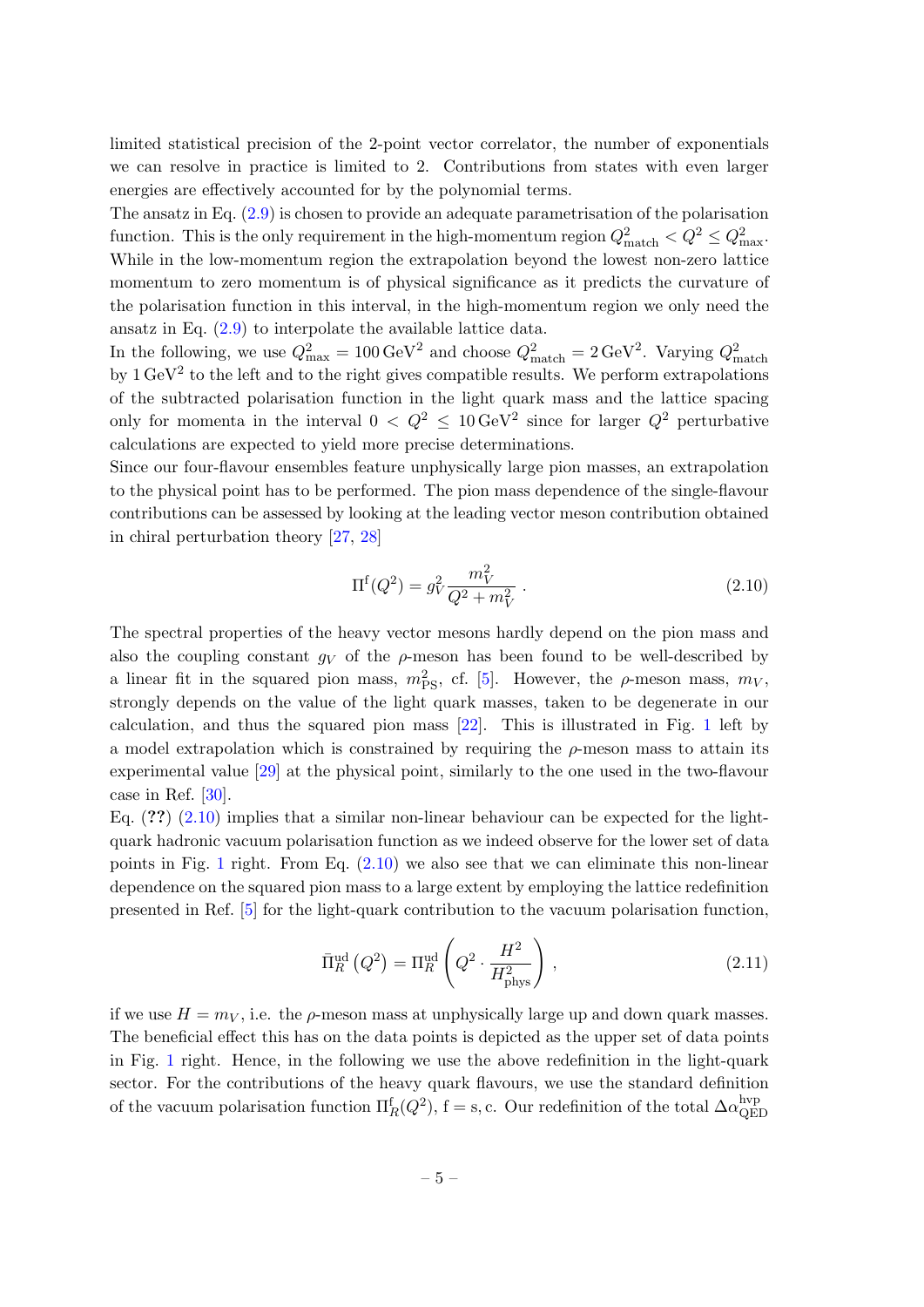

<span id="page-6-1"></span>**Figure 1.** Left: Dependence of  $\rho$ -meson mass,  $m_V$ , on the squared pion mass,  $m_{PS}^2$ , determined on the  $N_f = 2 + 1 + 1$  twisted mass ensembles shown in table [1.](#page-4-0) Right: Chiral extrapolation of the renormalised light-quark vacuum polarisation function at a generic value of  $Q^2 = 1 \text{ GeV}^2$ obtained with the redefinition given in Eq. [\(2.11\)](#page-5-1) (upper set of data points) and with the standard definition Eq. [\(2.3\)](#page-3-2) (lower set of data points). For the latter the same model extrapolation as for the  $\rho$ -meson mass has been used.

then follows from the sum over all quark flavours as in Eq.  $(2.6)$ 

<span id="page-6-2"></span>
$$
\Delta \overline{\alpha}_{\text{QED}}^{\text{hvp}}(Q^2) = -4\pi \alpha_0 \left( \frac{5}{9} \Pi_{\text{R}}^{\text{ud}} \left( Q^2 \cdot \frac{H^2}{H_{\text{phys}}^2} \right) + \frac{1}{9} \Pi_{\text{R}}^{\text{s}} (Q^2) + \frac{4}{9} \Pi_{\text{R}}^{\text{c}} (Q^2) \right). \tag{2.12}
$$

The lattice data obtained with the definition  $\Delta \overline{\alpha}_{\text{QED}}^{\text{hyp}}$  in Eq. [\(2.12\)](#page-6-2) can be sufficiently well described already by a linear dependence on the squared pion mass. Since we use only this definition throughout this work and no confusion is possible, we henceforth omit the bar in  $\Delta \overline{\alpha}_{\text{QED}}^{\text{hvp}}$ .

#### <span id="page-6-0"></span>2.2 Results

In order to show that the above redefinition in Eq.  $(2.11)$  indeed provides the expected benefit for the chiral extrapolation of the light quark contribution to the running of the fine structure constant, we show the data for both Eqs. [\(2.2\)](#page-3-4) and [\(2.11\)](#page-5-1) with  $H = m_V$ in Fig. [2](#page-7-0) left for a single momentum value  $Q^2 = 1 \text{ GeV}^2$ . The upper set of data points obtained with the redefinition Eq. [\(2.11\)](#page-5-1) evidently is much easier to extrapolate to the physical value of the pion mass than the lower points procured from the standard definition Eq.  $(2.2)$ .

Since we do neither observe lattice spacing artefacts nor finite size effects in these data at  $Q^2 = 1 \,\text{GeV}^2$ , we can actually compare our results computed on the four-flavour ensembles linearly extrapolated in the squared pion mass,  $m_{\rm PS}^2$ , with those obtained from the  $N_f = 2$ ensemble featuring the physical pion mass. Additionally to the standard analysis, we have performed a correlated  $[1, 1]$  Padé fit  $[31]$ , possessing the same number of parameters, up to  $Q_{\text{max}}^2 = 1.5 \,\text{GeV}^2$  such that  $Q^2 = 1 \,\text{GeV}^2$  is safely covered. As expected, the values for the pole parameters determined from the temporal correlator in our standard approach and from the Padé fit are compatible

$$
a^2 m_V^2 = 0.153(35) \qquad b_n = 0.1575(81) \tag{2.13}
$$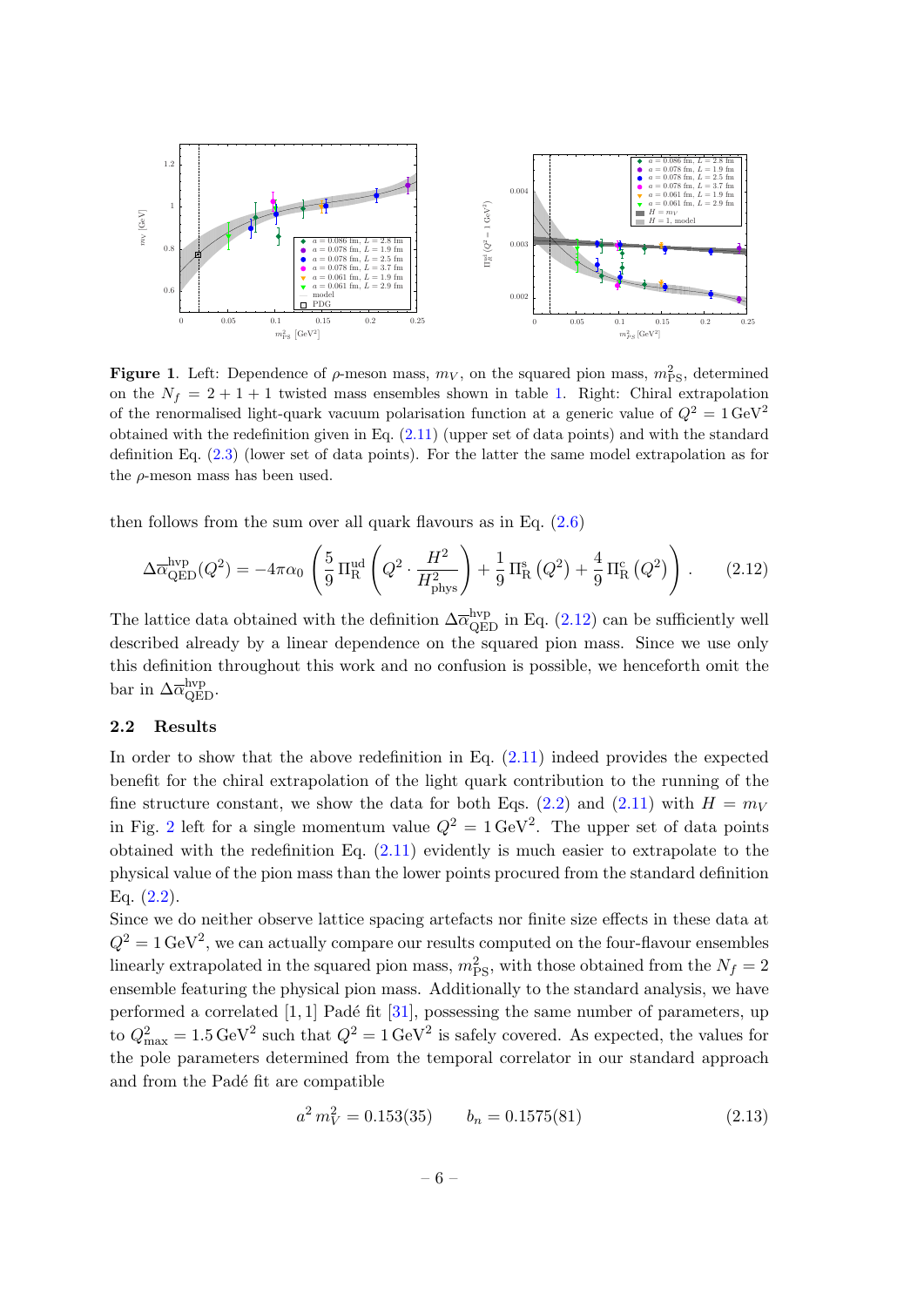

<span id="page-7-0"></span>Figure 2. Left: Light-quark contribution to  $\Delta \alpha_{\rm QED}^{\rm hvp}$  with filled symbols representing points ob-tained with Eq. [\(2.11\)](#page-5-1) using  $H = m_V$ , open symbols refer to those obtained with Eq. [\(2.2\)](#page-3-4), i. e.  $H = 1$  in Eq. [\(2.11\)](#page-5-1). In particular, the two-flavour results at the physical point have been computed with the standard definition. The light grey errorband displays the uncertainty of the linear fit represented by the black dotted line, wheras the dark grey errorband belongs to a quadratic fit represented by the green solid line. Right:  $N_f = 2 + 1 + 1$  contribution to  $\Delta \alpha_{\rm QED}^{\rm hvp}$  for the three lattice spacings at a fixed pion mass of  $m_{PS} \approx 320 \,\text{MeV}$ .

and also the results of both analyses of the leading hadronic contribution to the running of the fine structure constant at the physical point completely agree with each other and with the extrapolated result obtained on the four-flavour ensembles indicating that the systematic uncertainty caused by the chiral extrapolation is small. The results at the physical value of the pion mass, which are depicted in the left panel of Fig. [2,](#page-7-0) are summarised in table [3.](#page-7-1)

| $N_f = 2 + 1 + 1$ extrapolated $N_f = 2$ standard $N_f = 2$ [1, 1] Padé |              |              |
|-------------------------------------------------------------------------|--------------|--------------|
| 0.003068(50)                                                            | 0.003097(88) | 0.003062(77) |

<span id="page-7-1"></span>**Table 3.** Comparison of the chirally extrapolated result for  $\Delta \alpha_{\rm QED}^{\rm hyp,ud}(1 \text{ GeV}^2)$  obtained on the  $N_f = 2 + 1 + 1$  ensembles with those obtained on the  $N_f = 2$  ensemble at the physical point. For the latter, we have performed our standard analysis but without the redefinition and also tested a  $[1,1]$  Padé fit.

Including also the heavy quark contributions by using Eq.  $(2.12)$ , a dependence on the lattice spacing is clearly visible, especially in the high- $Q^2$  region shown in the right panel of Fig. [2.](#page-7-0) This is accounted for by combining the chiral extrapolation with taking the continuum limit and employing the following fit function to the four-flavour results obtained on individual ensembles

<span id="page-7-2"></span>
$$
\Delta \alpha_{\text{QED}}^{\text{hvp}}(Q^2)(m_{\text{PS}}, a) = A + B \; m_{\text{PS}}^2 + C \; a^2 \tag{2.14}
$$

with fit parameters A, B, C for each momentum value  $Q^2 \in \{0, 0.02, 0.04, \ldots, 10\} \,\text{GeV}^2$ . In [\[32\]](#page-21-12) we have shown that automatic  $\mathcal{O}(a)$  improvement is at work for our definition of the hadronic vacuum polarisation function. Thus, performing the continuum extrapolation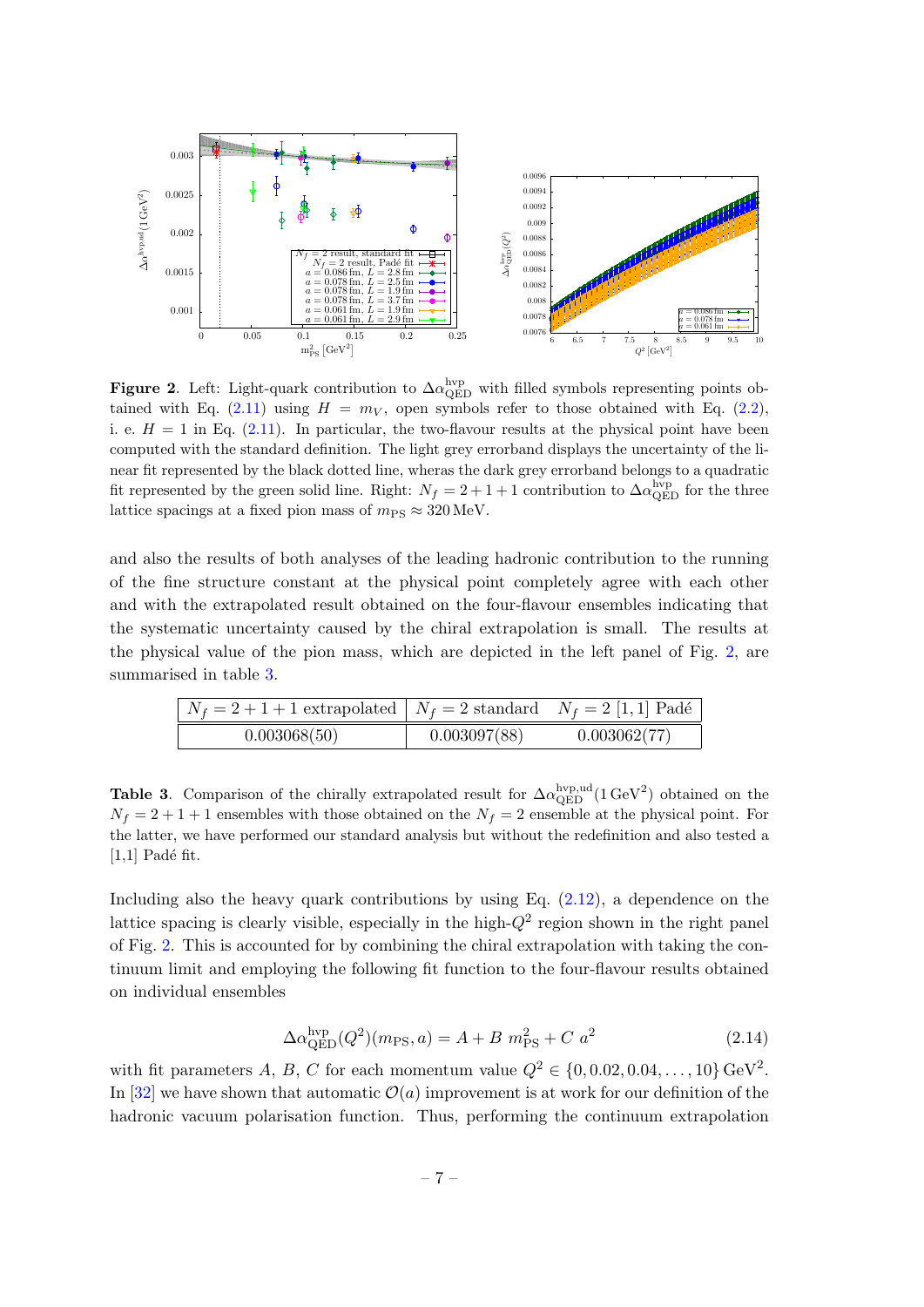without a term linear in the lattice spacing a in Eq.  $(2.14)$  is justified. The ansatz in Eq. [\(2.14\)](#page-7-2) neglects any dependence on the finite lattice extent which has been found to be smaller than our current statistical uncertainties and will be discussed when assessing the systematic effects of our calculations.



<span id="page-8-1"></span>**Figure 3.**  $N_f = 2 + 1 + 1$  contribution to  $\Delta \alpha_{\text{QED}}^{\text{hvp}}$  compared to the data collected in [\[33\]](#page-21-13) employing the dispersion relation in Eq. [\(2.4\)](#page-3-5). The lattice data are taken at the physical point and in the continuum limit (CL).

The results are depicted in Fig. [3](#page-8-1) together with the results obtained by a phenomenological analysis [\[1\]](#page-20-0). Here, for both the lattice calculation and the phenomenological analysis only the statistical errors are shown. Over the whole momentum range, perfect agreement with comparable statistical uncertainties is found. We will discuss the systematic uncertainties of our lattice QCD determination below. An updated phenomenological analysis including all data published till the end of 2014 will soon be available [\[34\]](#page-21-14). The lattice data also agree with those results featuring even smaller uncertainties.

### <span id="page-8-0"></span>2.2.1 Systematic uncertainty from the choice of vector meson fit ranges

As mentioned before, the first step in our analysis is the determination of the masses and the coupling constants of the vector mesons from the vector two-point functions at zero momentum. The values of the spectral parameters differ when varying the fit range. We have repeated the complete analysis for various vector meson fit ranges for the light, strange and charm quark currents propagating the uncertainty to the final results.

In the light quark sector depicted in Fig. [4,](#page-9-1) we observe systematic uncertainties depending on whether we start fitting the vector meson correlator at 0.6 fm or at 0.7 fm whereas changing the upper border of the fit interval by 0.1 fm does not lead to observable effects. The dependence on the lower starting point of the fit can be attributed to excited state contamination of the  $\rho$ -meson correlator. When stating the final results for selected momentum values below, we take for these systematic uncertainties half the difference between the central values that are furthest apart from each other.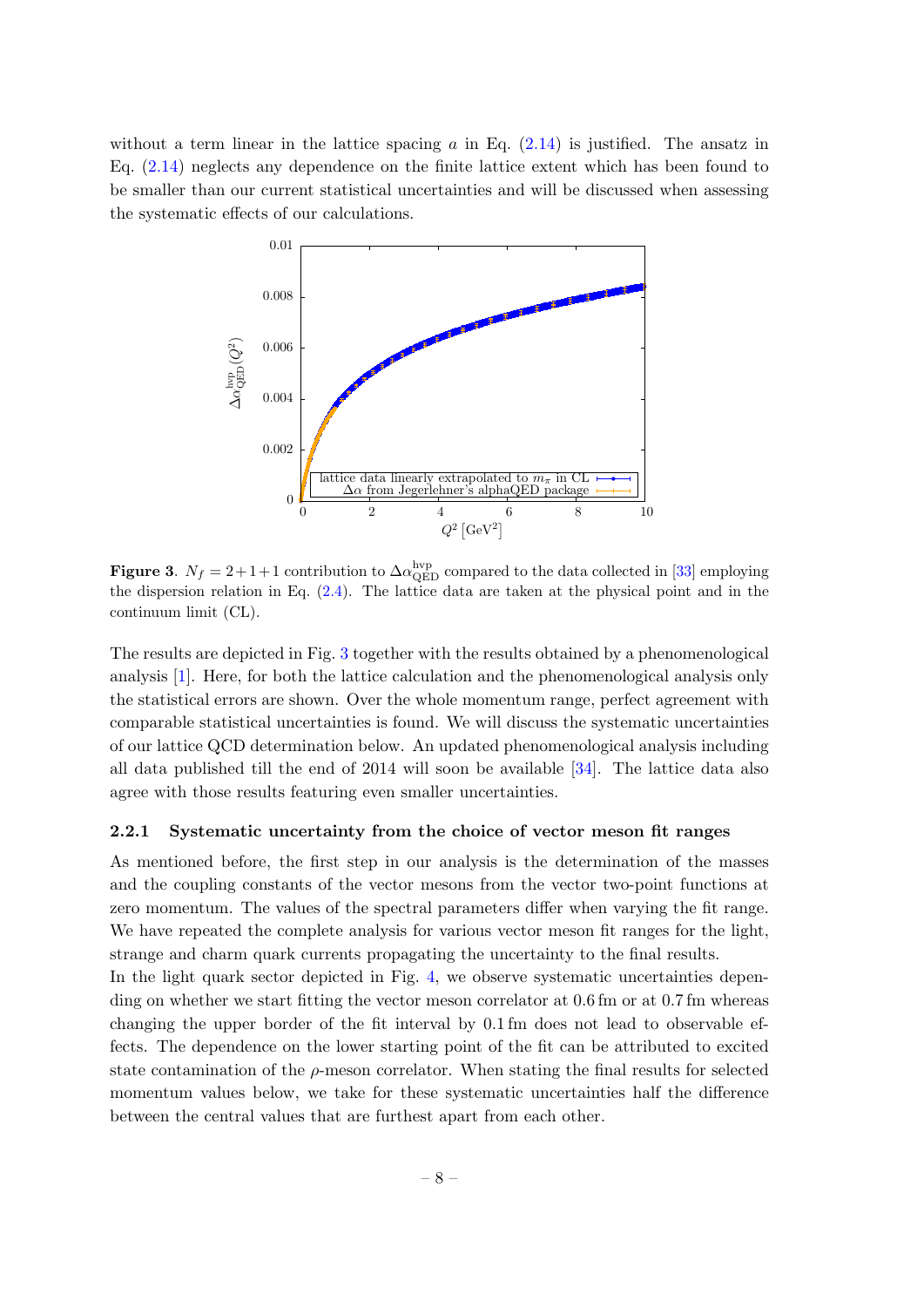

<span id="page-9-1"></span>Figure 4. Light quark contribution to  $\Delta \alpha_{\rm QED}^{\rm hvp}$  obtained with different fit ranges for the  $\rho$ -meson mass,  $m_V$  and coupling,  $g_V$ . The standard fit range is [0.7 fm, 1.2 fm].

For the heavy flavours changing the fit interval by 0.1 fm to the left and to the right of both the lower and the upper time slice of the fit ranges does not lead to observable differences. This is shown in Fig. [5.](#page-9-2)



<span id="page-9-2"></span>Figure 5. Dependence of the single-flavour contributions to  $\Delta \alpha_{\text{QED}}$  on the fit range of the sscorrelator (left panel) and of the  $J/\Psi$ -correlator (right panel). The standard  $\bar{s}s$ -correlator fit range is [0.9 fm, 1.4 fm], whereas the one for the charm quark correlator is [1.2 fm, 1.7 fm]. The minor discontinuities at  $Q^2 = 2 \text{ GeV}^2$  arise from connecting the low-momentum Eq. [\(2.8\)](#page-3-1) and highmomentum Eq.  $(2.9)$  fit functions at this point by a simple step function as shown in Eq.  $(2.7)$ . Due to the subdominance of the heavy flavour contributions, those discontinuities do not influence the final result.

### <span id="page-9-0"></span>2.2.2 Systematic uncertainty from the choice of vacuum polarisation fit function

Performing the whole analysis with different numbers of terms in our vacuum polarisation fit functions also leads to observable differences in the light quark contribution as shown in Fig. [6.](#page-10-1) These are larger than the effects from the fit ranges of the vector meson fits discussed in the preceding subsection and thus present the dominant systematic uncertainty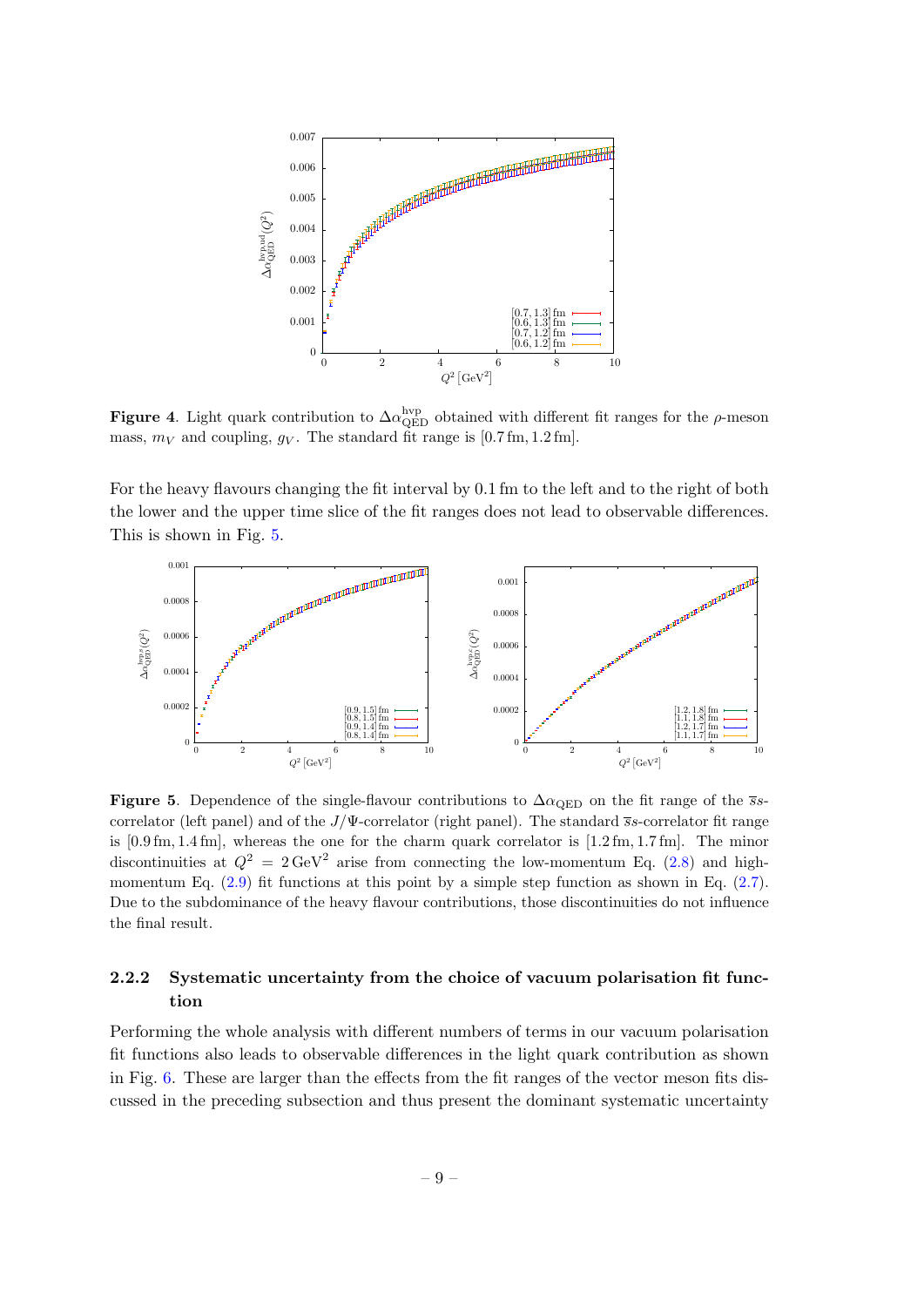in our calculation. It might be possible to improve the situation by e.g. the method of analytic continuation [\[35,](#page-21-15) [36\]](#page-22-0) or by taking momentum derivatives of the vacuum polarisation function [\[37\]](#page-22-1).



<span id="page-10-1"></span>Figure 6. Light quark contribution to  $\Delta \alpha_{\rm QED}^{\rm hvp}$  obtained from different fit functions. The standard fit is M1N2B4C1.

The situation for the heavy quarks is shown in Fig. [7.](#page-10-2) Here, almost no systematic deviations are visible. Furthermore the contributions from the heavy quarks are about an order of magnitude smaller than the light-quark one. Hence, we do not take systematic effects from the variation of the second-generation quark fit functions into account in our final error estimate.



<span id="page-10-2"></span>Figure 7. Dependence of the single-flavour contributions to  $\Delta \alpha_{\text{QED}}$  on the choice of fit function for the strange (left panel) and for the charm (right panel) quark pieces. For the strange quark the standard fit is M1N2B4C1, whereas the one for the charm quark correlator is M1N2B3C5.

### <span id="page-10-0"></span>2.2.3 Finite size effects

In lattice QCD, typically  $m_{\text{PS}} L \gtrsim 4$  is required to minimise systematic effects due to the finite lattice volumes, where L denotes the spatial extent of the lattice. The  $N_f = 2+1+1$ ensembles analysed in this work feature  $3.35 < m_{PS} L < 5.93$ . Restricting our data to the condition  $m_{\text{PS}}L > 3.8$  yields the picture shown in the left panel of Fig. [8.](#page-11-3) Hence, we do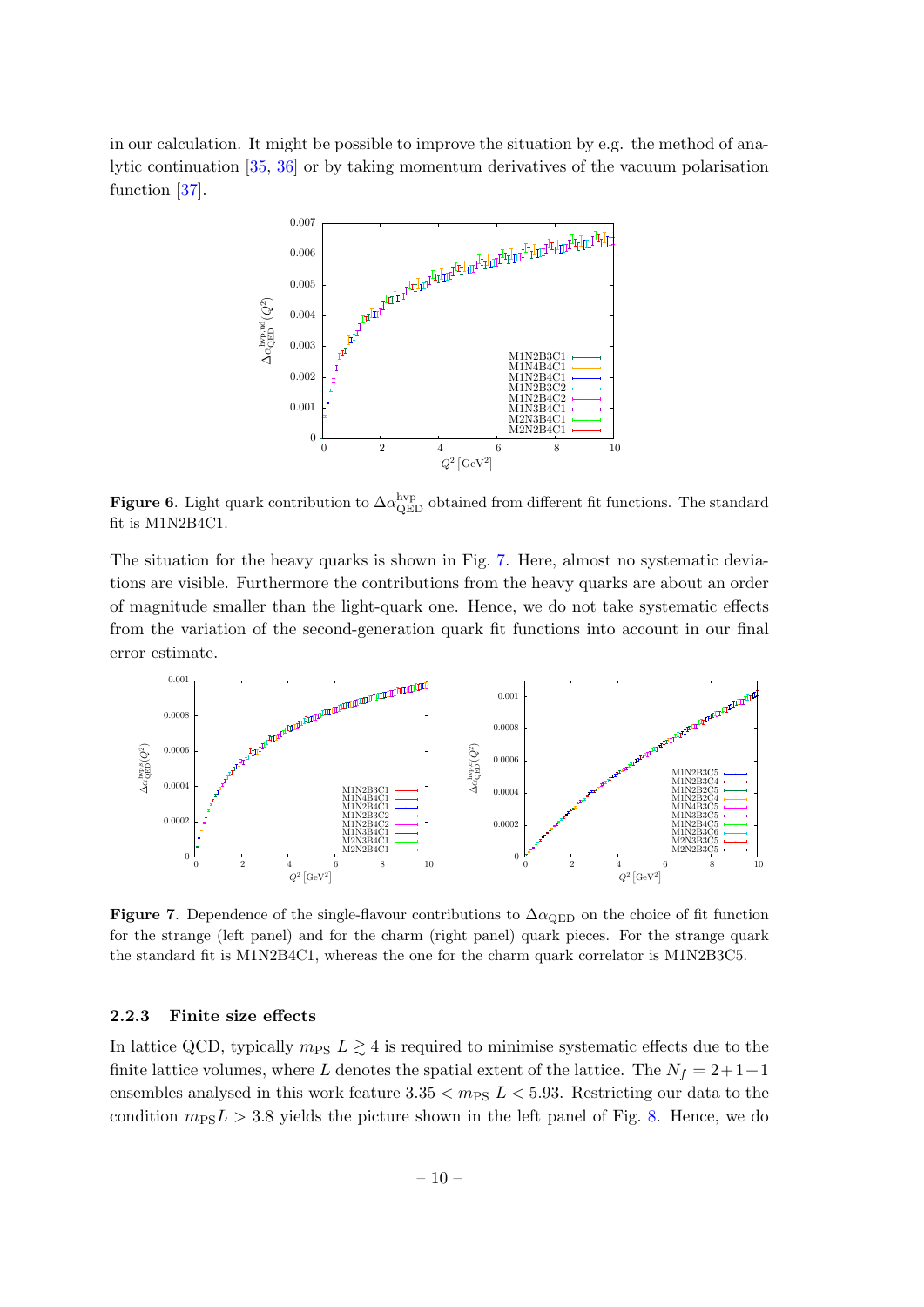not associate a systematic uncertainty to the usage of ensembles possessing smaller  $m_{\text{PS}}L$ values.



<span id="page-11-3"></span>**Figure 8.** Four-flavour contribution to  $\Delta \alpha_{\text{QED}}^{\text{hyp}}$  obtained with (left panel)  $m_{\text{PS}}L \geq 3.35$  [standard] and  $m_{\text{PS}}L > 3.8$  and (right panel)  $m_{\text{PS}} \leq 491 \,\text{MeV}$  [standard] and  $m_{\text{PS}}L < 400 \,\text{MeV}$ .

### <span id="page-11-0"></span>2.2.4 Systematic uncertainty from including heavy pion masses

In order to extrapolate to the physical point,  $m_{\pi} \approx 140 \,\text{MeV}$ , often not too high pion masses should be included in the fit. The ensembles entering the standard analysis comprise pion masses up to  $m_{PS} \approx 491 \text{ MeV}$ . Using only the ensembles with  $m_{PS} < 400 \text{ MeV}$ yields fully compatible results for  $\Delta \alpha_{\rm QED}^{\rm hvp}$  as can be seen in the right panel of Fig. [8.](#page-11-3) Therefore, we do not account for a systematic uncertainty related to the usage of pion masses above 400 MeV.

#### <span id="page-11-1"></span>2.2.5 Final results for selected momentum values

Table [2.2.5](#page-11-1) contains our final results compared to those of a phenomenological analysis [\[1\]](#page-20-0) utilising the once-subtracted dispersion relation Eq. [\(2.4\)](#page-3-5). The first error denotes the statistical and the second error the systematic uncertainty of our results. The latter constitutes the dominant source of uncertainty of which the biggest part originates from the choice of the vacuum polarisation fit function. This might change when lowering the statistical uncertainty, because then the vacuum polarisation fit gets more constrained. Alternatively, avoiding to fit the vacuum polarisation might be considered.

## <span id="page-11-2"></span>3 The weak mixing angle  $\sin^2\theta_W$

The weak mixing or Weinberg angle,  $\theta_W$ , is one of the fundamental parameters of the electroweak standard model defined by

$$
\sin^2 \theta_W = \frac{g'^2}{g'^2 + g^2} = \frac{e^2}{g^2} = \frac{\alpha_{\text{QED}}}{\alpha_2} \tag{3.1}
$$

where g is the  $SU(2)_L$  coupling constant and g' the  $U(1)_Y$  coupling constant. The second equality is the electroweak unification condition  $e^2 = g^2 \sin^2 \theta_W$  for the positron charge e.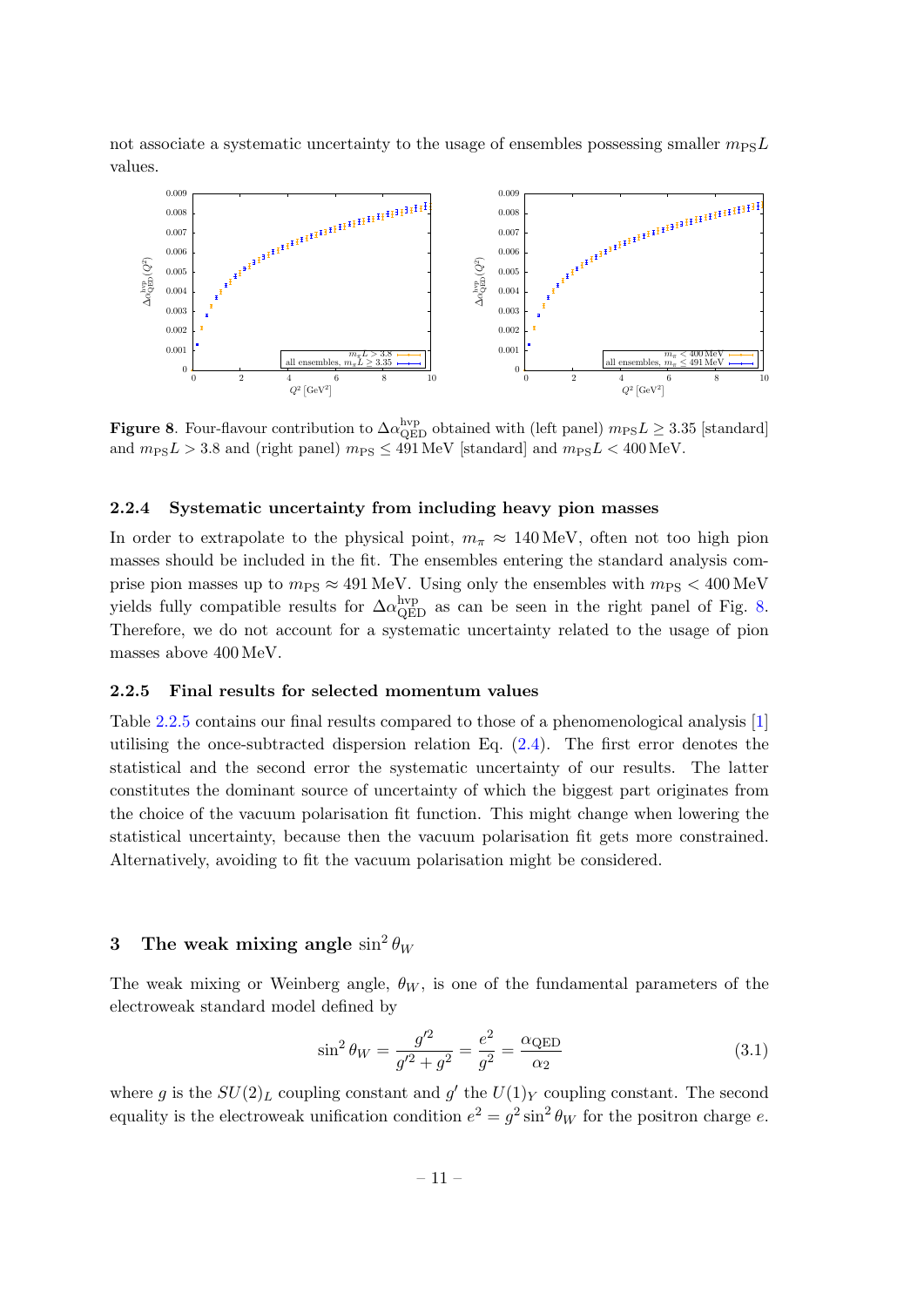| $Q^2$ [GeV <sup>2</sup> ] | this work                      | dispersive analysis $[1]$ |
|---------------------------|--------------------------------|---------------------------|
| 0.02                      | $0.163(05)(09)\cdot 10^{-3}$   | $0.174(02)\cdot 10^{-3}$  |
| 1.00                      | $3.721(96)(145)\cdot 10^{-3}$  | $3.651(40)\cdot 10^{-3}$  |
| 2.00                      | $4.993(102)(144)\cdot 10^{-3}$ | $4.916(61)\cdot 10^{-3}$  |
| 3.00                      | $5.800(111)(151)\cdot 10^{-3}$ | $5.725(74)\cdot 10^{-3}$  |
| 4.00                      | $6.396(108)(156)\cdot10^{-3}$  | $6.333(84)\cdot10^{-3}$   |
| 6.00                      | $7.264(114)(159)\cdot 10^{-3}$ | $7.223(98)\cdot 10^{-3}$  |
| 8.00                      | $7.906(124)(151)\cdot 10^{-3}$ | $7.850(107)\cdot10^{-3}$  |
| 10.0                      | $8.419(130)(159)\cdot 10^{-3}$ | $8.420(114)\cdot 10^{-3}$ |

**Table 4.** We tabulate  $\Delta \alpha_{\text{QED}}^{\text{hyp}}(Q^2)$  for selected values of  $Q^2$ . The first error of the lattice results is statistical, the second systematic. The phenomenological values of  $\Delta \alpha_{\rm QED}^{\rm hyp}(Q^2)$  have been obtained from the dispersive analysis of Ref. [\[1\]](#page-20-0).

Thus, the running of the weak mixing angle can be obtained from the running of the fine structure constant and the  $SU(2)_L$  coupling  $\alpha_2$ . In the leading logarithmic approximation this is given by [\[38\]](#page-22-2)

$$
\sin^2 \theta_W(Q^2) = \sin^2(\theta^0) \frac{1 - \Delta \alpha_2(Q^2)}{1 - \Delta \alpha_{\text{QED}}(Q^2)} = \sin^2(\theta_0)(1 + \Delta(Q^2))
$$
\n(3.2)

where  $\sin^2(\theta_0) = \frac{\alpha^0}{\alpha_s^0}$  $\frac{\alpha^0}{\alpha_2^0}$ , and  $\Delta(Q^2) = \Delta \alpha_{\rm QED}(Q^2) - \Delta \alpha_2(Q^2)$  is an abbreviation for  $\Delta \sin^2 \theta_W(Q^2)$ . The value of  $\sin^2(\theta_0)$  has essentially been measured by the Boulder group studying atomic parity violation in Cesium [\[11\]](#page-20-10), the latest value is  $\sin^2(\theta_0) = 0.2356(20)$  [\[39\]](#page-22-3). The standard model prediction in the  $\overline{\text{MS}}$  scheme is  $\sin^2(\theta_0) = 0.23871(9)$  [\[18,](#page-20-14) [40\]](#page-22-4) which is the value employed in the analysis below in order to gain fully theoretical results without experimental input. In the computation of this value the Higgs boson mass determined by the LHC experiments [\[41,](#page-22-5) [42\]](#page-22-6) has been used.

A phenomenological value of the leading hadronic contribution to the running of  $\sin^2 \theta_W$ between 0 and the Z-scale has been computed for the first time in [\[43\]](#page-22-7) relying on results of [\[44\]](#page-22-8). The method has been described and used with an older dispersive analysis [\[45\]](#page-22-9) before [\[46\]](#page-22-10). In [\[40\]](#page-22-4) the error has been reduced with respect to the original rather conservative estimate of the uncertainty by about an order of magnitude.

The leading hadronic contribution to the running of the  $SU(2)_L$  coupling constant originates from  $Z-\gamma$  mixing

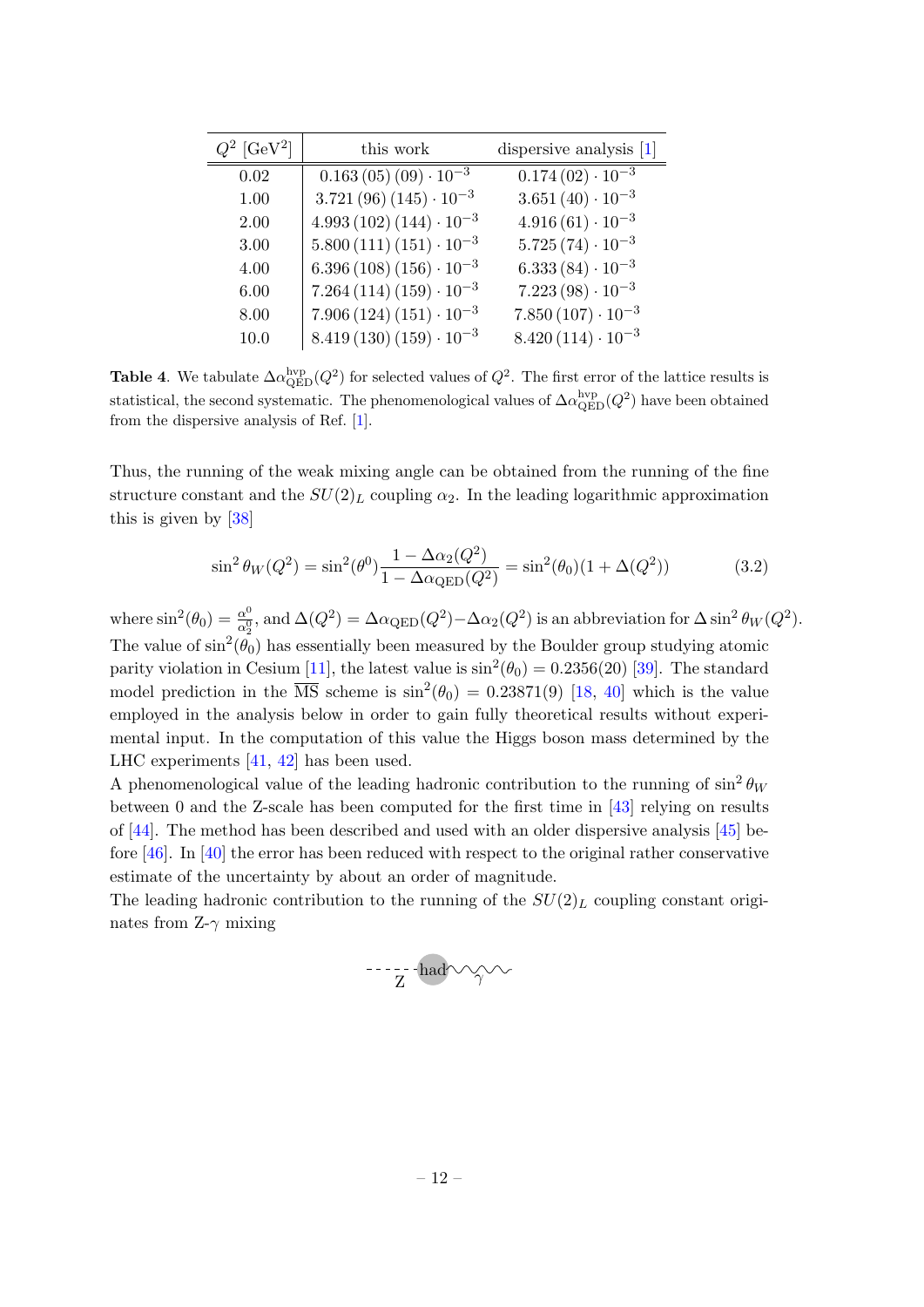From the expressions for the hadronic currents of up-type  $(u)$  and down-type  $(d)$  quarks

$$
J_{\mu}^{Z} = J_{\mu}^{3} - \sin^{2}(\theta_{W})J_{\mu}^{\gamma}
$$
\n(3.3)

$$
J_{\mu}^{3} = \frac{1}{4} \sum_{f} \left( \overline{u}_{f} \gamma_{\mu} (1 - \gamma_{5}) u_{f} - \overline{d}_{f} \gamma_{\mu} (1 - \gamma_{5}) d_{f} \right) \tag{3.4}
$$

$$
J_{\mu}^{\gamma} = \sum_{f} \left( \frac{2}{3} \overline{u_f} \gamma_{\mu} u_f - \frac{1}{3} \overline{d_f} \gamma_{\mu} d_f \right) \tag{3.5}
$$

where 3 refers to the third component of the weak isospin current and  $\gamma$  to the electromagnetic current discussed already above, we see that to leading order

<span id="page-13-2"></span>
$$
\Pi^{Z\gamma} \approx \Pi^{3\gamma} = \langle J^3_\mu J^{\gamma}_\mu \rangle \tag{3.6}
$$

and thus the leading hadronic contribution to the running of  $\alpha_2$  is given by [\[1,](#page-20-0) [10\]](#page-20-9)

<span id="page-13-1"></span>
$$
\Delta \alpha_2^{\rm hvp}(Q^2) = -g^2 \left( \Pi^{3\gamma}(Q^2) - \Pi^{3\gamma}(0) \right) \,. \tag{3.7}
$$

As for the purely electromagnetic current correlator,  $\Pi^{3\gamma}$  denotes the transverse part of the vacuum polarisation function.

Beyond the leading log approximation,  $\Delta \alpha^{\rm hvp}_{\rm QED}$  and  $\Delta \alpha^{\rm hvp}_{2}$  $_2^{\rm nvp}$  become renormalisation scheme dependent. Additional hadronic contributions to these corrections at the scale of the Wmass and the Z-mass originate from chiral symmetry breaking. They have been shown to be calculable in perturbation theory and to be at least two orders of magnitude smaller and thus negligible compared to the leading contributions [\[10\]](#page-20-9). Thus, having computed  $\Delta \alpha_{\rm QED}$  before, all that is left to do to leading order is to compute  $\Delta \alpha_2$  as given in Eq. [\(3.7\)](#page-13-1).

#### <span id="page-13-0"></span>3.1 Lattice calculation

Since our ensembles feature mass-degenerate up and down quarks,  $m_u = m_d$ , light-quark disconnected contributions cannot occur in  $\Pi^{3\gamma}$  due to the isospin symmetry of the vacuum. Without those interference terms, single-flavour contributions to Eq.  $(3.6)$  in the continuum limit have the general structure  $\Pi^{3\gamma,f} = \langle (V - A)V \rangle$ , where V and A denote vector and axial vector currents, respectively. Since QCD conserves parity, no mixing between vector and axial vector currents occurs such that without quark-disconnected contributions we obtain for up-type quarks twice the contribution of down-type quarks

$$
\Pi_{\mu\nu}^{3\gamma,\mathrm{u}} = \frac{1}{6} \sum_{f} \langle (\overline{u}_f \gamma_\mu u_f) (\overline{u}_f \gamma_\nu u_f) \rangle = 2 \Pi_{\mu\nu}^{3\gamma,\mathrm{d}}.
$$
 (3.8)

Combining this with  $\Delta \alpha_{\text{QED}}$ , the leading-order hadronic contribution to the running of the weak mixing angle from the two light flavours reads

$$
\Delta_{\text{ud}}^{\text{hvp}}(Q^2) = -\Delta^{\text{ud}}\alpha_2^{\text{hvp}}(Q^2) + \Delta^{\text{ud}}\alpha_{\text{QED}}^{\text{hvp}}(Q^2) = \frac{1}{4}g^2\Pi^{\text{uu}}(Q^2) - \frac{5}{9}e^2\Pi^{\text{uu}}(Q^2).
$$
 (3.9)

Neglecting disconnected contributions also for the heavy flavours, we have for the strange and the charm quark contributions

$$
\Delta_s^{\rm hvp}(Q^2) = -\Delta^{\rm s} \alpha_2^{\rm hvp}(Q^2) + \Delta^{\rm s} \alpha_{\rm QED}^{\rm hvp}(Q^2) = \frac{1}{12} g^2 \Pi^{\rm ss}(Q^2) - \frac{1}{9} e^2 \Pi^{\rm ss}(Q^2)
$$
(3.10)

$$
\Delta_c^{\text{hvp}}(Q^2) = -\Delta^c \alpha_2^{\text{hvp}}(Q^2) + \Delta^c \alpha_{\text{QED}}^{\text{hvp}}(Q^2) = \frac{1}{6}g^2 \Pi^{cc}(Q^2) - \frac{4}{9}e^2 \Pi^{cc}(Q^2) , \quad (3.11)
$$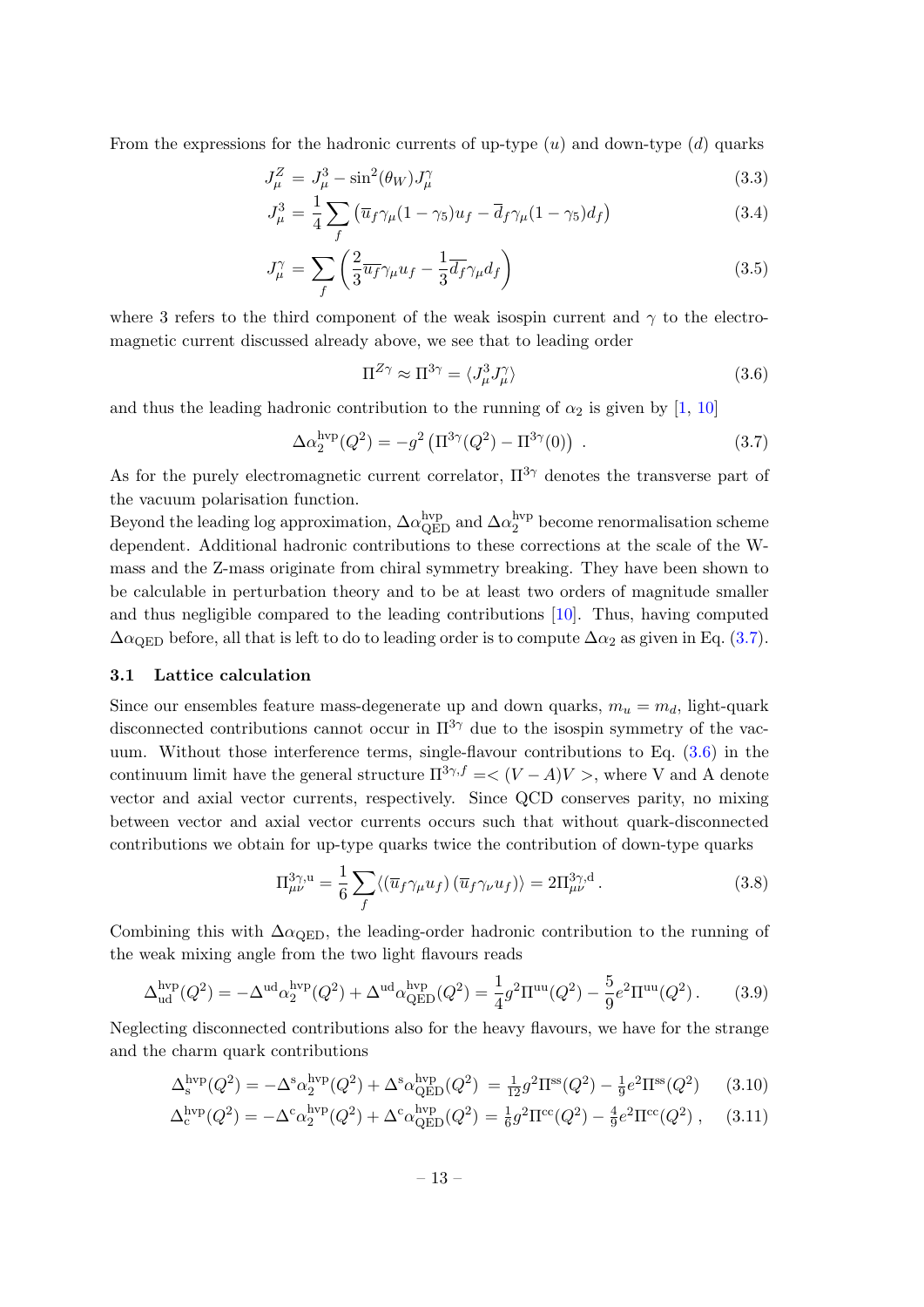

<span id="page-14-2"></span>Figure 9.  $N_f = 2 + 1 + 1$  contribution to  $\Delta \alpha_2^{\text{hyp}}$  compared to the data collected in [\[33\]](#page-21-13) for all quarks except the top. The lattice data are extrapolated to the physical point and to the continuum limit (CL).

respectively. Hence, the single flavour contributions are all proportional to the hadronic vacuum polarisation function but with different prefactors than for  $\Delta \alpha_{\rm QED}^{\rm hvp}$ . In order to treat both contributions to  $\Delta^{\text{hyp}} \sin \theta_W$  consistently, we use in the light sector the same redefinition of the vacuum polarisation function for  $\Delta a_2^{\text{hyp}}$  $_2^{\rm hyp}$  as for  $\Delta\alpha_{\rm QED}^{\rm hyp}$ . Thus, in our lattice calculation we consider

$$
\Delta^{\rm hvp} \sin^2 \theta_W(Q^2) = \Delta^{\rm hvp,ud}(Q^2 \cdot H^2 / H_{\rm phys}^2) + \Delta^{\rm hvp,s}(Q^2) + \Delta^{\rm hvp,c}(Q^2) \,. \tag{3.12}
$$

### <span id="page-14-0"></span>3.2 Results

#### <span id="page-14-1"></span> $3.2.1$ hvp 2

As stated above, the leading hadronic contribution to the running of the weak mixing angle in the leading logarithmic approximation is obtained from the difference of the corresponding contributions of the electromagnetic and the  $SU(2)_L$  coupling constants,  $\alpha_{\rm QED}$  and  $\alpha_2$ . In contrast to  $\Delta \alpha_{\rm QED}^{\rm hvp}$ , it is not straightforward to extract  $\Delta \alpha_2^{\rm hvp}$  $_2^{\rm nvp}$  from experimental  $e^+e^- \rightarrow$  hadrons data, since the data comprising the three lightest quarks would have to be separated either in up-type (u) and down-type (d and s) quarks or assuming isospin symmetry in light and strange quark contributions. This problem has no unique solution, e.g. final states involving kaons could either originate directly from a strange quark current or from a gluon that could be radiated off light quarks. Another possibility is to assume  $SU(3)<sub>f</sub>$  symmetry and thus only split the data into information attributed to the three lightest quarks and the rest. The contributions from charm and heavier quarks can be computed in perturbation theory.

Fig. [9](#page-14-2) shows our results after combined extrapolation to the physical point and to vanishing lattice spacing compared to the results of [\[1\]](#page-20-0). There, two ways of flavour separation have been implemented, one is assuming approximate  $SU(3)_f$  and the other one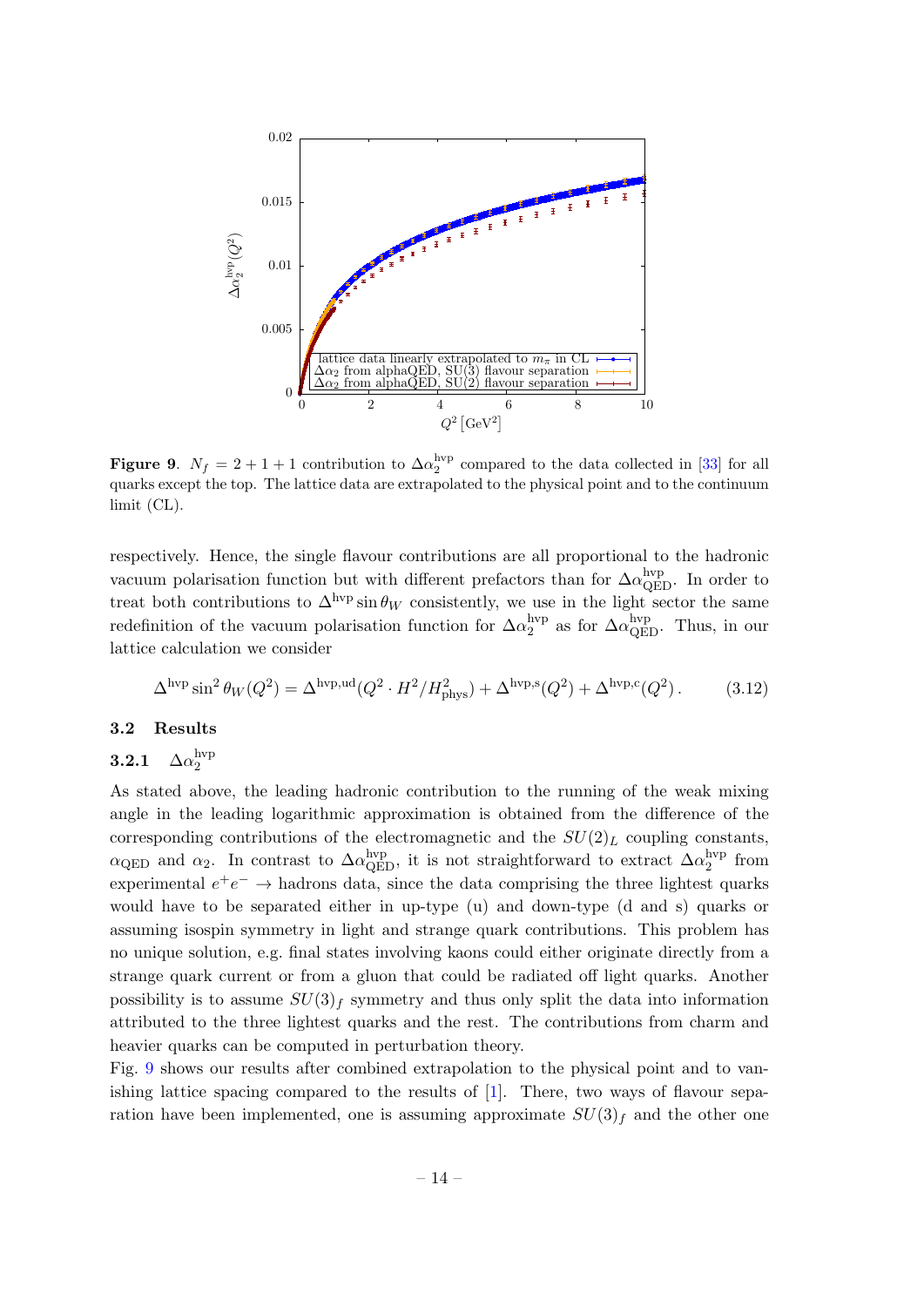| $N_f = 2 + 1 + 1$ extrapolated $N_f = 2$ standard $N_f = 2$ [1, 1] Padé |                 |                 |
|-------------------------------------------------------------------------|-----------------|-----------------|
| $-0.002717(43)$                                                         | $-0.002742(78)$ | $-0.002710(68)$ |

<span id="page-15-1"></span>**Table 5.** Comparison of results for  $\Delta^{hvp,ud} \sin^2 \theta_W (1 \text{ GeV}^2)$  at the physical point. The same analyses as indicated below table [3](#page-7-1) have been performed.

 $SU(2)_f$  symmetry neglecting OZI violating terms. Our results clearly prefer the  $SU(3)_f$ flavour separation and thus indicate that the latter assumption is not tenable as has also been observed in [\[47\]](#page-22-11) in a different context. In Fig. [9](#page-14-2) we have multiplied the data from [\[33\]](#page-21-13) with  $\sin^2 \theta_W(M_Z)/\sin^2(\theta_0)$  to account for the different reference values employed. As mentioned before  $\sin^2(\theta_0) = 0.23871(9)$  and the value used by Jegerlehner is  $\sin^2 \theta_W(M_Z) = 0.23153(16)$  which has been measured at LEP [\[48\]](#page-22-12). The flavour separation performed for the data set including very recent  $e^+e^-$  measurements is based on isospin symmetry relations [\[34\]](#page-21-14) and the results are much closer to the ones based on  $SU(3)<sub>f</sub>$ flavour separation in Fig. [9](#page-14-2) than to the old  $SU(2)_f$  curve. Thus, our lattice results are also compatible with the newest phenomenological analysis based on an isospin  $SU(2)_f$ flavour separation, however, not assuming flavour non-diagonal elements to be small.

### <span id="page-15-0"></span>**3.2.2**  $\Delta^{\rm hvp} \sin^2 \theta_W$

Having determined the four-flavour contributions to  $\Delta\alpha_{\rm QED}^{\rm hvp}$  and  $\Delta\alpha_2^{\rm hvp}$  $_2^{\rm nvp}$ , it is straightforward to obtain the leading-order hadronic vacuum polarisation contribution to the running of the weak mixing angle

$$
\Delta^{\rm hvp} \sin^2 \theta_W(Q^2) = \Delta \alpha_{\rm QED}^{\rm hvp}(Q^2) - \Delta \alpha_2^{\rm hvp}(Q^2) . \tag{3.13}
$$

This is the central observable measured in various low-energy experiments in order to gain hints on beyond the SM physics. In subsection [3.2.4](#page-17-0) below, a selection of such experiments operating at momentum transfers investigated in this work will be listed.

The physical results for the light-quark contribution for each momentum value can again be obtained from extrapolations in the squared pion mass as shown in Fig. [10](#page-16-1) for  $Q^2$  =  $1 \text{ GeV}^2$ . In contrast to the case of  $\alpha_{\text{QED}}$  depicted in the left panel of Fig. [2,](#page-7-0) for the weak mixing angle combining the redefinitions according to Eq. [\(2.11\)](#page-5-1) of  $\alpha$ <sub>QED</sub> and  $\alpha_2$  leads to lower values than obtained with the standard definitions. The common feature of the leading-order hadronic contributions of both quantities is that the values procured with the redefinitions can be already well-described by a simple linear extrapolation in the squared pion mass to the physical point yielding a result which is compatible with those of the standard analysis as well as the one from Pad´e approximants on the ensemble of two dynamical quarks at the physical point. The results at the physical value of the pion mass are given in table [5.](#page-15-1)

When incorporating the heavy quarks, the chiral extrapolation is again combined with taking the continuum limit of the four-flavour result according to

$$
\Delta^{\rm hvp} \sin^2 \theta_W(Q^2)(m_{\rm PS}, a) = A + B m_{\rm PS}^2 + C a^2.
$$
 (3.14)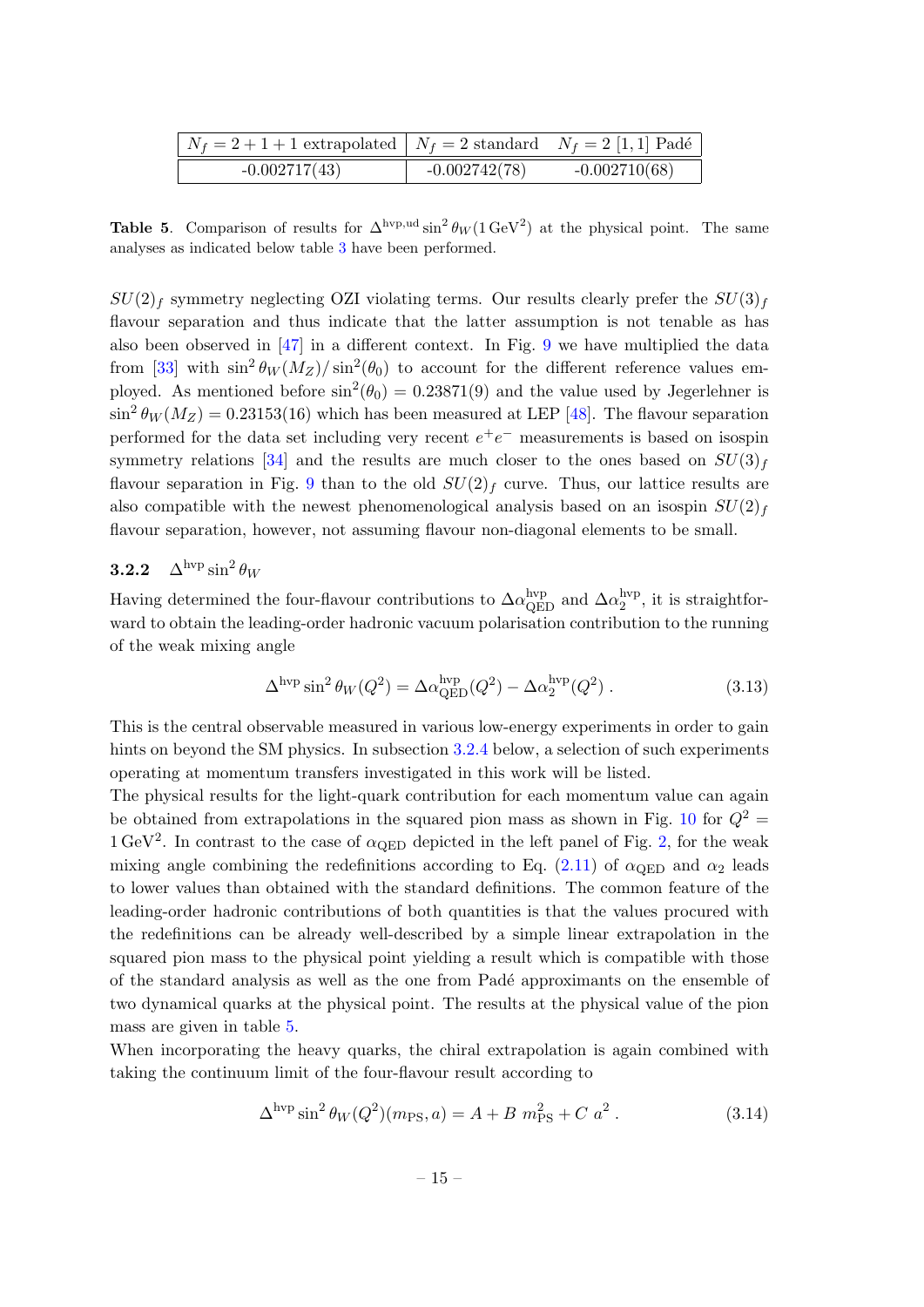

<span id="page-16-1"></span>Figure 10. Light-quark contribution to  $\Delta^{\rm hvp} \sin^2 \theta_W$  with filled symbols representing points obtained with Eq. [\(2.11\)](#page-5-1), open symbols refer to those obtained with Eqs. [\(2.2\)](#page-3-4) and [\(3.7\)](#page-13-1). In particular, the two-flavour results at the physical point have been computed with the standard definitions. The light grey errorband displays the uncertainty of the linear fit represented by the black dotted line wheras the dark grey errorband belongs to the quadratic fit shown as the green solid line.

The results are shown in Fig. [11.](#page-17-1) Complying with the indication from the previous subsection, we have employed the results for  $\Delta \alpha_2^{\rm hvp}$  $2^{IVP}$  obtained from  $SU(3)_f$  flavour separation in Fig. [11](#page-17-1) together with the factor needed to take the different reference values into account. Since we do not have information on the correlation of the data in [\[33\]](#page-21-13), we have simply added the uncertainties of  $\Delta \alpha_{\rm QED}^{\rm hvp}$  and  $\Delta \alpha_2^{\rm hvp}$  $_2^{\rm nvp}$  in quadrature and may thus overestimate the errors of the phenomenological determination.

### <span id="page-16-0"></span>3.2.3 Systematic uncertainties

Since the systematic uncertainties stem from the same sources as for  $\Delta \alpha_{\rm QED}^{\rm hvp}$  discussed before, the relative errors are the same and only the absolute numbers differ due to the different prefactors of the renormalised vacuum polarisation function. Naturally, also the plots all look very similar. Therefore, we refrain from discussing the systematic effects separately and only summarise the general findings.

As before, due to the light quark contribution being an order of magnitude bigger than the contributions from the heavy quarks, we only need to take systematic uncertainties of this part into account. The dominant source of systematic errors is again the choice of the vacuum polarisation fit function as depicted in Fig. [12.](#page-17-2)

The only other relevant effect comes from the excited state contamination of the  $\rho$ -meson correlator and is shown in Fig. [13.](#page-18-0) Finite volume effects and the choice of rather heavy pion masses in the chiral extrapolation seem to be negligible in our calculation as outlined be-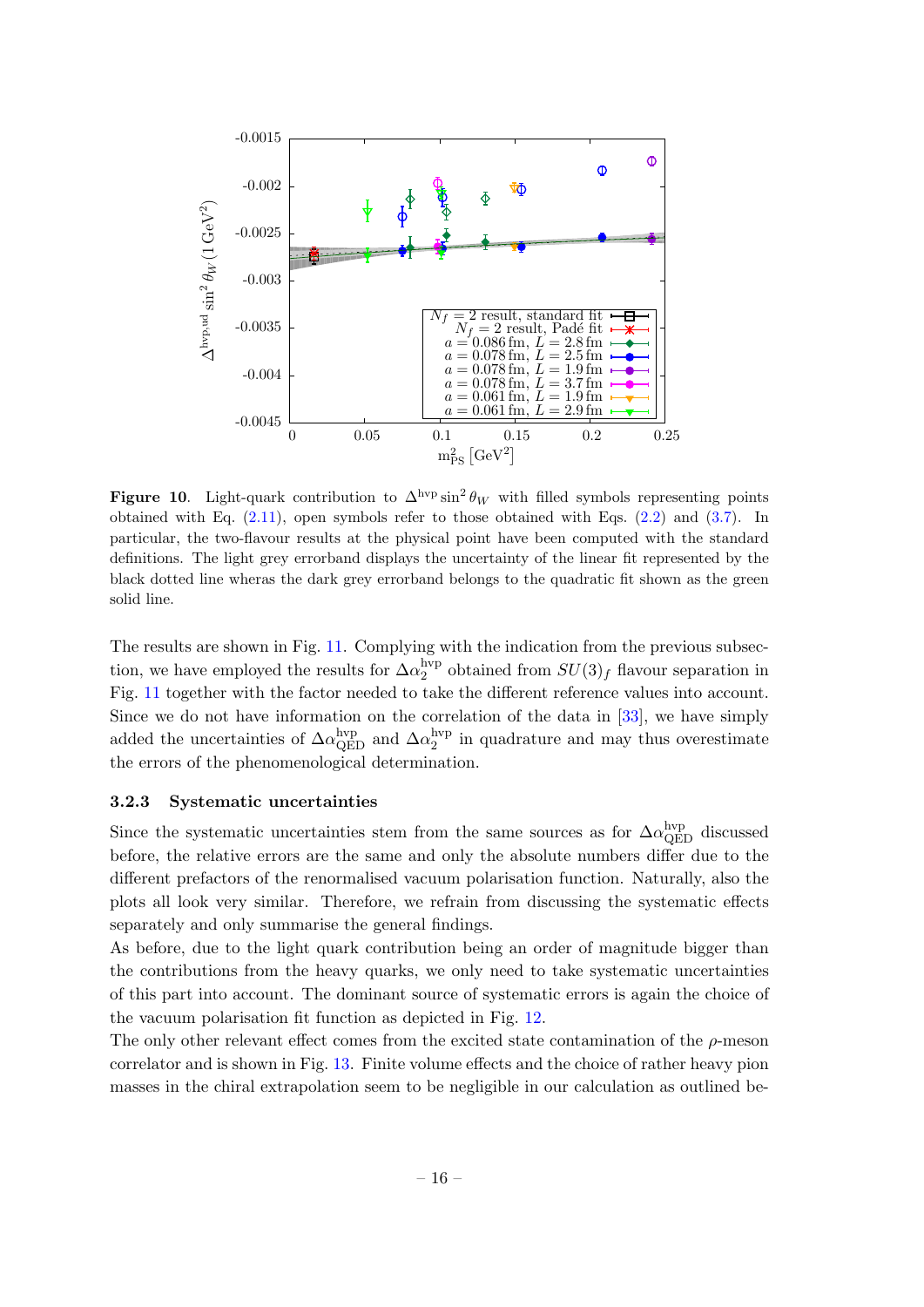

Figure 11.  $N_f = 2 + 1 + 1$  contribution to the leading-order hadronic contribution  $\Delta^{\text{hyp}} \sin^2 \theta_W$ compared to the difference of the data collected in [\[33\]](#page-21-13).The lattice data are extrapolated to the physical point and to the continuum limit (CL).

<span id="page-17-1"></span>

<span id="page-17-2"></span>Figure 12. Light quark contribution to  $\Delta^{\text{hvp}} \sin^2 \theta_W$  obtained from different fit functions. The standard fit is M1N2B4C1.

fore. The only unknown systematic effect is the heavy-flavour disconnected contributions which we have neglected here.

### <span id="page-17-0"></span>3.2.4 Final results for selected momentum values

In table [6](#page-18-1) we collect our results for  $\Delta^{\rm hvp} \sin^2 \theta_W$  with statistical as well as systematic uncertainties for selected momentum values. Experiments which have measured or will measure the weak mixing angle in the respective momentum region are also indicated. The outcome of the E158 experiment at the SLAC linear accelerator was the first suc-

cessful measurement of parity violation in electron-electron (Møller) scattering [\[12\]](#page-20-15). The momentum transfer was  $Q^2 = 0.026 \,\text{GeV}^2$ . The Qweak experiment conducted at JLAB in 2012 measured parity violation in electron-proton scattering at almost exactly the same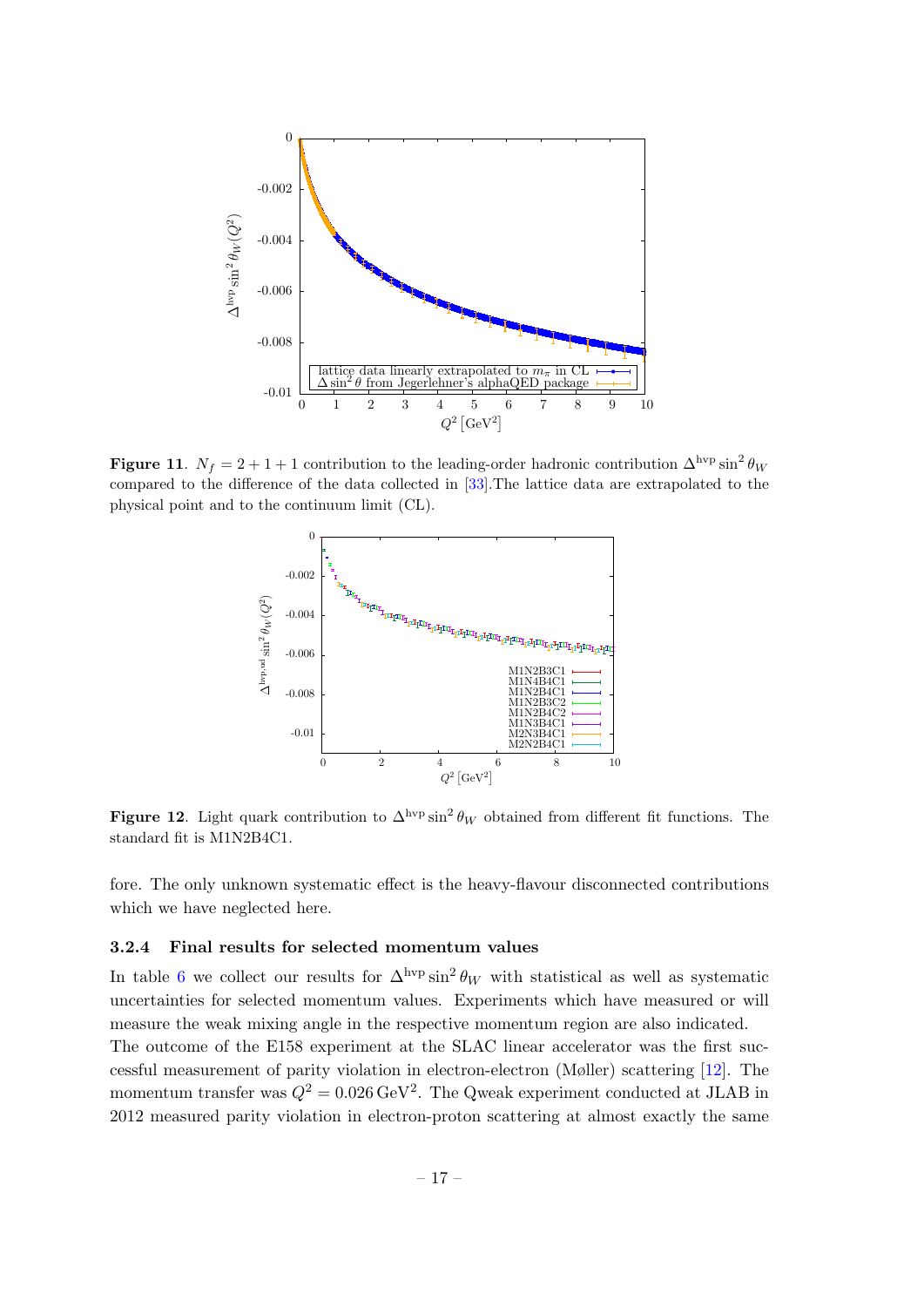

Figure 13. Light quark contribution to  $\Delta^{\rm hvp} \sin^2 \theta_W$  obtained with different fit ranges for the  $\rho$ meson properties. The standard fit range is [0.7 fm, 1.2 fm].

<span id="page-18-0"></span>

| $[GeV^2]$ | this work                       | experiment   |
|-----------|---------------------------------|--------------|
| 0.02      | $-0.158(05)(08)\cdot 10^{-3}$   | E158, Qweak  |
| 1.00      | $-3.706(83)(127)\cdot 10^{-3}$  | <b>PVDIS</b> |
| 2.00      | $-5.021(96)(135)\cdot 10^{-3}$  | <b>PVDIS</b> |
| 3.00      | $-5.801(104)(135)\cdot 10^{-3}$ | SoLID        |
| 4.00      | $-6.398(102)(135)\cdot 10^{-3}$ | SoLID        |
| 6.00      | $-7.251(111)(136)\cdot 10^{-3}$ | SoLID        |
| 8.00      | $-7.867(112)(137)\cdot 10^{-3}$ | SoLID        |
| 10.0      | $-8.352(119)(138)\cdot 10^{-3}$ | SoLID        |

<span id="page-18-1"></span>**Table 6.** We tabulate  $\Delta^{\text{hyp}} \sin^2 \theta_W$  for selected values of  $Q^2$ . The first error of the lattice results is statistical, the second systematic. Several low energy experiments sensitive to the respective momentum regions are indicated in the last column.

momentum transfer [\[14\]](#page-20-11). The data is still being analysed. The predicted final uncertainty is about  $5\%$  or  $0.7 \cdot 10^{-3}$  taking the central SM value. Another JLAB experiment performed by the PVDIS collaboration determined the weak mixing angle from parityviolating deep inelastic scattering [\[13,](#page-20-16) [49\]](#page-22-13) which effectively means electron-quark scattering at  $Q^2 = 1.085 \,\text{GeV}^2$  and  $Q^2 = 1.901 \,\text{GeV}^2$ . The envisioned successor of the PVDIS experiment which also measures parity violation in electron-quark scattering is the SoLID spectrometer proposed at JLAB [\[16\]](#page-20-17). It can study about 20 kinematic points with  $Q^2$ ranging from about  $2 \text{ GeV}^2$  to about  $10 \text{ GeV}^2$ . Its target accuracy is  $6 \cdot 10^{-4}$ . Our results in table [6](#page-18-1) indicate that it will be essential to take the leading QCD corrections into account in order to deploy the whole potential of the experiment in the search for new physics beyond the SM.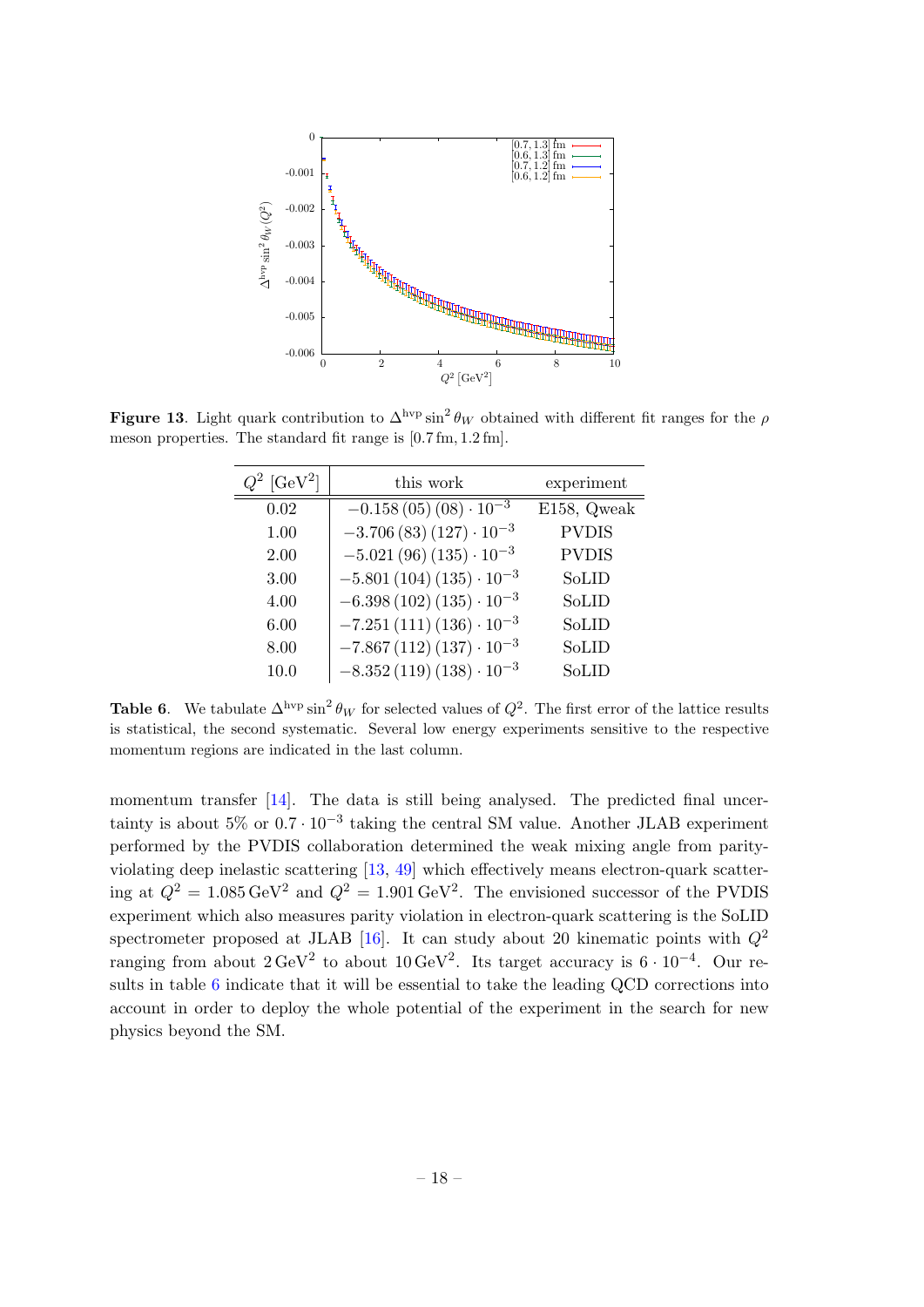### <span id="page-19-0"></span>4 Summary and Outlook

Hadronic contributions to the running of electroweak parameters nowadays constitute the major uncertainties of their values even at high energies thus also limiting the precision achievable in predictions for future high-energy colliders. Here we have considered the running of  $\alpha_{\text{QED}}$  and of the weak mixing angle which represents one of the most important parameters of the SM and provides a sensitive probe of new physics over a large energy range.

Lattice QCD provides a most valuable tool to compute these hadronic contributions from first principles alone. As we have demonstrated in this article, lattice QCD can be used to compute to a good precision the leading-order hadronic contribution to the running of  $\alpha_{\text{QED}}$ . In particular, we have carried out the first dynamical four-flavour calculation of the leading-order hadronic contribution to the running of the fine structure constant and the first lattice QCD calculation of the leading hadronic contribution to the shift of the weak mixing angle at energies between 0 and  $10 \,\text{GeV}^2$ . In both cases the chiral as well as continuum extrapolations have been performed. A main effort has been undertaken to assess systematic uncertainties on a quantitative level.

For both quantities, agreement of our results with a phenomenological determination is observed with an even comparable statistical uncertainty. However, we have found that the systematic effects of the calculation still exceed the statistical errors. The dominant systematic uncertainty has been found to be the choice of fit function. Thus, methods which try to avoid fitting the vacuum polarisation are promising to reduce the overall uncertainty. A further improvement can be achieved by increasing the statistical precision which would more strongly constrain the vacuum polarisation fit. Such improvements might be accomplished by the use of the all-mode-averaging  $[50]$  or the exact deflation  $[51]$ , [52\]](#page-22-16) techniques.

In this article, we have provided further successful examples for the programme to determine hadronic contributions to electroweak observables from lattice QCD. The steady progress in lattice QCD with ever increasing statistical accuracy and better understanding and control of systematic uncertainties makes the lattice approach to compute these hadronic contributions very promising and gives hope that lattice results can directly be used for future low energy and collider experiments.

### Acknowledgements

We are most grateful to Fred Jegerlehner for very enlightening discussions. We thank the European Twisted Mass Collaboration (ETMC) for generating the gauge field ensembles used for the calculations. This work has been supported in part by the DFG Corroborative Research Center SFB/TR9. G.P. gratefully acknowledges the support of the German Academic National Foundation (Studienstiftung des deutschen Volkes e.V.) and of the DFG-funded Graduate School GK 1504.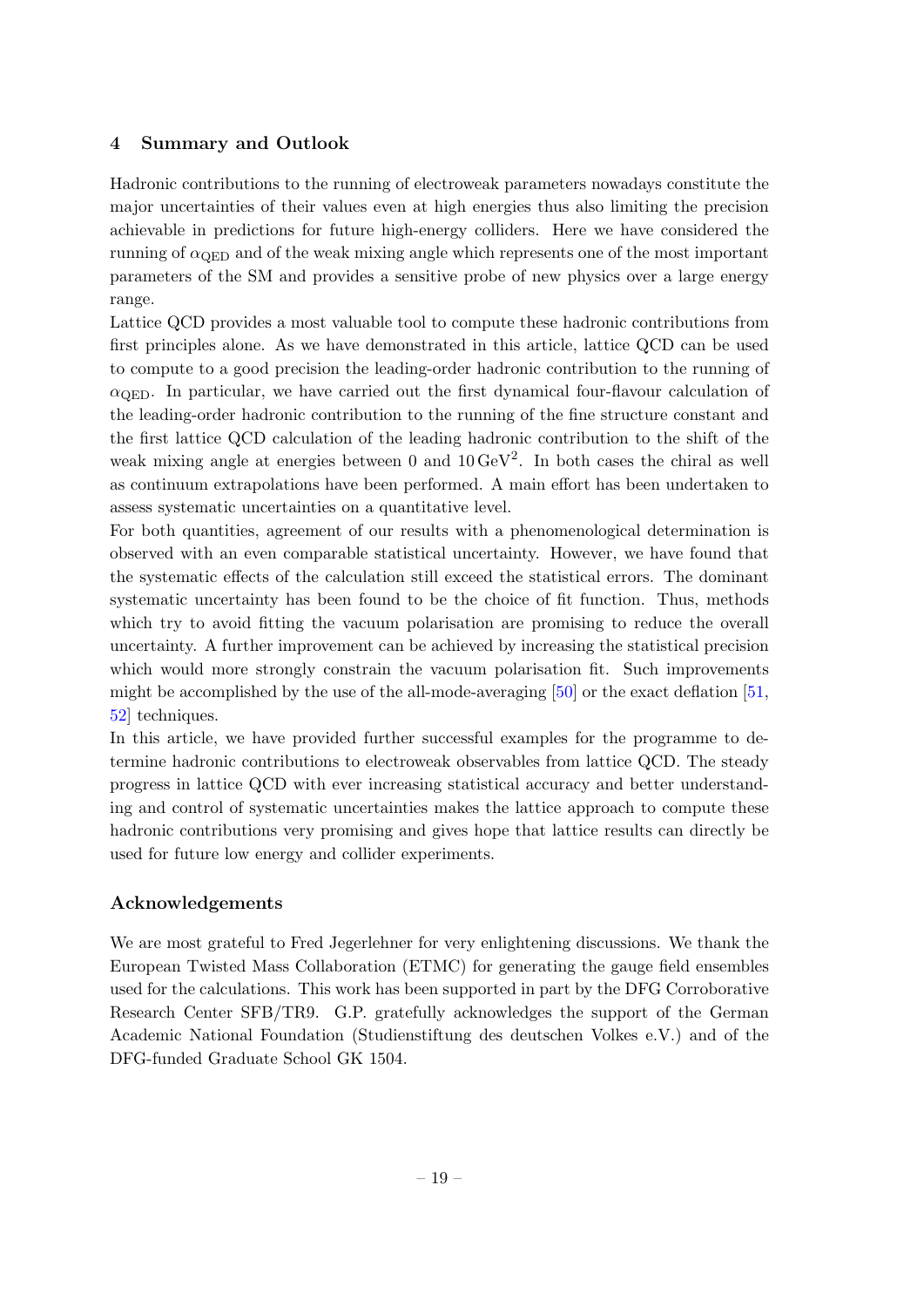#### References

- <span id="page-20-0"></span>[1] F. Jegerlehner, Electroweak effective couplings for future precision experiments, Nuovo Cim. 034C (2011) 31–40, [[arXiv:1107.4683](http://arxiv.org/abs/1107.4683)].
- <span id="page-20-1"></span>[2] J. Hewett, H. Weerts, R. Brock, J. Butler, B. Casey, et al., Fundamental Physics at the Intensity Frontier, [arXiv:1205.2671](http://arxiv.org/abs/1205.2671).
- <span id="page-20-2"></span>[3] K. Hagiwara, R. Liao, A. D. Martin, D. Nomura, and T. Teubner,  $(g-2)_{\mu}$  and  $\alpha(M_Z^2)$ re-evaluated using new precise data, J.Phys. G38 (2011) 085003, [[arXiv:1105.3149](http://arxiv.org/abs/1105.3149)].
- <span id="page-20-3"></span>[4] F. Jegerlehner, The Running fine structure constant alpha $(E)$  via the Adler function, Nucl.Phys.Proc.Suppl. 181-182 (2008) 135–140, [[arXiv:0807.4206](http://arxiv.org/abs/0807.4206)].
- <span id="page-20-4"></span>[5] D. B. Renner, X. Feng, K. Jansen, and M. Petschlies, Nonperturbative QCD corrections to electroweak observables, PoS LATTICE2011 (2012) 022, [[arXiv:1206.3113](http://arxiv.org/abs/1206.3113)].
- <span id="page-20-5"></span>[6] X. Feng, G. Hotzel, K. Jansen, M. Petschlies, and D. B. Renner, Leading-order hadronic contributions to  $a_{\mu}$  and  $\alpha_{QED}$  from  $N_f = 2 + 1 + 1$  twisted mass fermions, PoS LATTICE2012 (2012) 174, [[arXiv:1211.0828](http://arxiv.org/abs/1211.0828)].
- <span id="page-20-6"></span>[7] A. Francis, G. Herdoiza, H. Horch, B. Jäger, H. B. Meyer, et al., *Study of the Couplings of* QED and QCD from the Adler Function, [arXiv:1412.6934](http://arxiv.org/abs/1412.6934).
- <span id="page-20-7"></span>[8] R. Baron, P. Boucaud, J. Carbonell, A. Deuzeman, V. Drach, et al., Light hadrons from lattice QCD with light  $(u,d)$ , strange and charm dynamical quarks, JHEP 1006 (2010) 111, [[arXiv:1004.5284](http://arxiv.org/abs/1004.5284)].
- <span id="page-20-8"></span>[9] European Twisted Mass Collaboration, R. Baron et al., Computing K and D meson masses with  $N_f = 2+1+1$  twisted mass lattice QCD, Comput. Phys. Commun. 182 (2011) 299–316, [[arXiv:1005.2042](http://arxiv.org/abs/1005.2042)].
- <span id="page-20-9"></span>[10] F. Jegerlehner, Hadronic Contributions to Electroweak Parameter Shifts: A Detailed Analysis, Z.Phys. C32 (1986) 195.
- <span id="page-20-10"></span>[11] C. Wood, S. Bennett, D. Cho, B. Masterson, J. Roberts, et al., Measurement of parity nonconservation and an anapole moment in cesium, Science 275 (1997) 1759–1763.
- <span id="page-20-15"></span>[12] SLAC E158 Collaboration, P. Anthony et al., Precision measurement of the weak mixing angle in Moller scattering, Phys.Rev.Lett. 95 (2005) 081601, [[hep-ex/0504049](http://arxiv.org/abs/hep-ex/0504049)].
- <span id="page-20-16"></span>[13] PVDIS Collaboration, D. Wang et al., Measurement of parity violation in electronquark scattering, Nature 506 (2014), no. 7486 67–70.
- <span id="page-20-11"></span>[14] Qweak Collaboration, D. S. Armstrong, First result from  $Q_{weak}$ , EPJ Web Conf. 73 (2014) 07008.
- <span id="page-20-12"></span>[15] MOLLER Collaboration, J. Benesch et al., The MOLLER Experiment: An Ultra-Precise Measurement of the Weak Mixing Angle Using Møller Scattering, [arXiv:1411.4088](http://arxiv.org/abs/1411.4088).
- <span id="page-20-17"></span>[16] SoLID Collaboration, J. Chen, H. Gao, T. Hemmick, Z. E. Meziani, and P. Souder, A White Paper on SoLID (Solenoidal Large Intensity Device),  $arXiv:1409.7741$ .
- <span id="page-20-13"></span>[17] D. Becker, K. Gerz, S. Baunack, K. Kumar, and F. Maas, P2 - The weak charge of the proton, PoS Bormio2013 (2013) 024.
- <span id="page-20-14"></span>[18] K. Kumar, S. Mantry, W. Marciano, and P. Souder, Low Energy Measurements of the Weak Mixing Angle, Ann.Rev.Nucl.Part.Sci. 63 (2013) 237–267, [[arXiv:1302.6263](http://arxiv.org/abs/1302.6263)].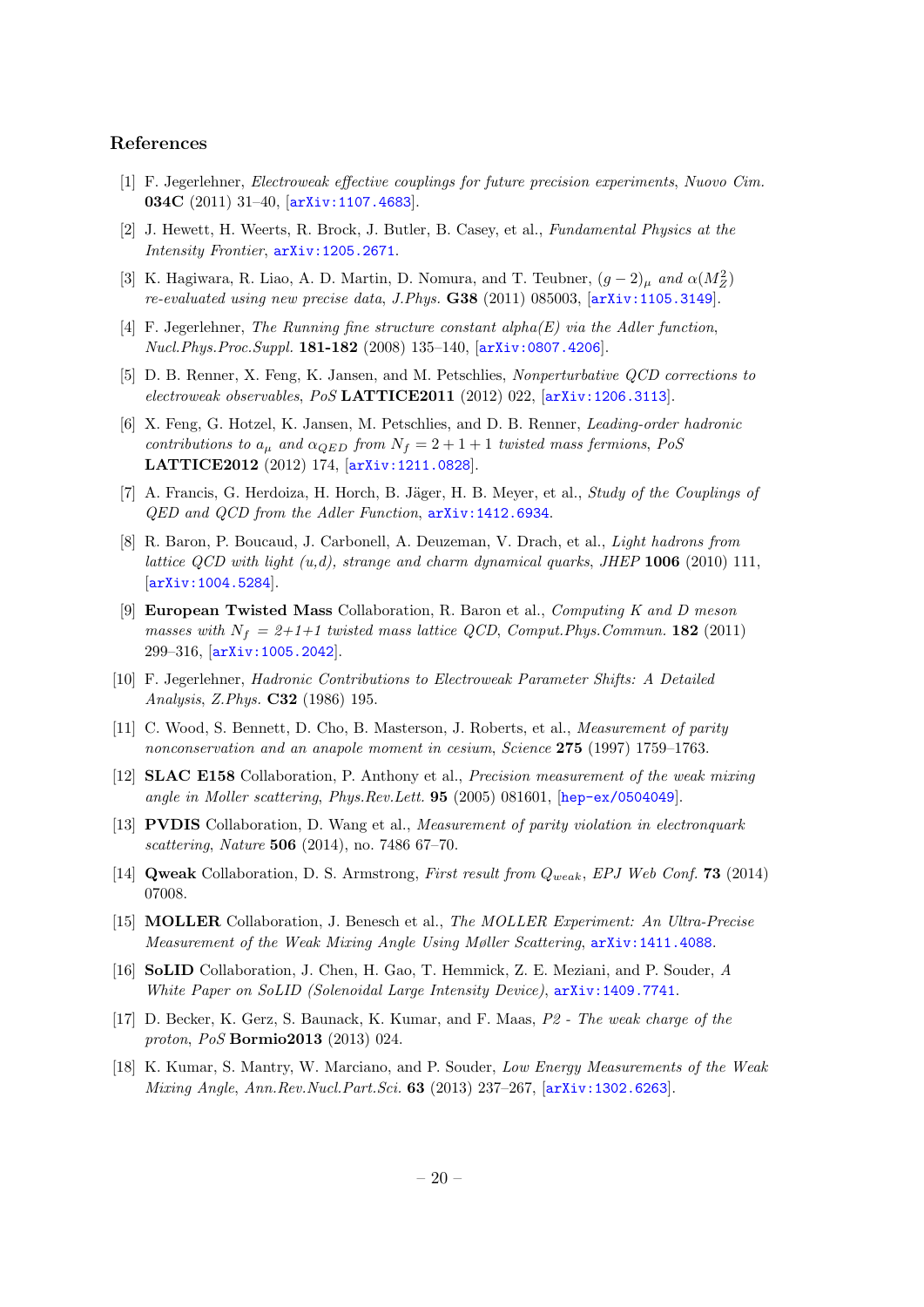- <span id="page-21-0"></span>[19] T. Aoyama, M. Hayakawa, T. Kinoshita, and M. Nio, Tenth-Order QED Contribution to the Electron g-2 and an Improved Value of the Fine Structure Constant, Phys.Rev.Lett. 109 (2012) 111807, [[arXiv:1205.5368](http://arxiv.org/abs/1205.5368)].
- <span id="page-21-1"></span>[20] F. Jegerlehner and A. Nyffeler, The Muon g-2, Phys. Rept. 477 (2009) 1–110, [[0902.3360](http://arxiv.org/abs/0902.3360)].
- <span id="page-21-6"></span>[21] **ETM** Collaboration, R. Baron et al., *Light hadrons from Nf=2+1+1 dynamical twisted* mass fermions, PoS LATTICE2010 (2010) 123, [[arXiv:1101.0518](http://arxiv.org/abs/1101.0518)].
- <span id="page-21-2"></span>[22] F. Burger, X. Feng, G. Hotzel, K. Jansen, M. Petschlies, and D. B. Renner, Four-Flavour Leading-Order Hadronic Contribution To The Muon Anomalous Magnetic Moment, JHEP 1402 (2014) 099, [[arXiv:1308.4327](http://arxiv.org/abs/1308.4327)].
- <span id="page-21-3"></span>[23] F. Burger, G. Hotzel, K. Jansen, and M. Petschlies, Leading-order hadronic contributions to the electron and tau anomalous magnetic moments,  $arXiv:1501.05110$ .
- <span id="page-21-4"></span>[24] A. Abdel-Rehim, P. Boucaud, N. Carrasco, A. Deuzeman, P. Dimopoulos, et al., A first look at maximally twisted mass lattice QCD calculations at the physical point, PoS LATTICE2013 (2013) 264, [[arXiv:1311.4522](http://arxiv.org/abs/1311.4522)].
- [25] A. Abdel-Rehim, C. Alexandrou, P. Dimopoulos, R. Frezzotti, K. Jansen, et al., Progress in Simulations with Twisted Mass Fermions at the Physical Point, PoS LATTICE2014 (2014) 119, [[arXiv:1411.6842](http://arxiv.org/abs/1411.6842)].
- <span id="page-21-5"></span>[26] ETM Collaboration, A. Abdel-Rehim et al., Simulating QCD at the Physical Point with  $N_f = 2$  Wilson Twisted Mass Fermions at Maximal Twist,  $arXiv:1507.05068$ .
- <span id="page-21-7"></span>[27] G. Ecker, J. Gasser, A. Pich, and E. de Rafael, The Role of Resonances in Chiral Perturbation Theory, Nucl.Phys. B321 (1989) 311.
- <span id="page-21-8"></span>[28] C. Aubin and T. Blum, Calculating the hadronic vacuum polarization and leading hadronic contribution to the muon anomalous magnetic moment with improved staggered quarks, Phys. Rev. **D75** (2007) 114502, [[hep-lat/0608011](http://arxiv.org/abs/hep-lat/0608011)].
- <span id="page-21-9"></span>[29] Particle Data Group Collaboration, K. Olive et al., Review of Particle Physics, Chin.Phys. C38 (2014) 090001.
- <span id="page-21-10"></span>[30] X. Feng, K. Jansen, M. Petschlies, and D. B. Renner, Two-flavor QCD correction to lepton magnetic moments at leading-order in the electromagnetic coupling, Phys.Rev.Lett. 107 (2011) 081802, [[arXiv:1103.4818](http://arxiv.org/abs/1103.4818)].
- <span id="page-21-11"></span>[31] C. Aubin, T. Blum, M. Golterman, and S. Peris, *Model-independent parametrization of the* hadronic vacuum polarization and  $q$ -2 for the muon on the lattice, Phys.Rev. **D86** (2012) 054509, [[arXiv:1205.3695](http://arxiv.org/abs/1205.3695)].
- <span id="page-21-12"></span>[32] F. Burger, G. Hotzel, K. Jansen, and M. Petschlies, The hadronic vacuum polarization and automatic  $\mathcal{O}(a)$  improvement for twisted mass fermions, JHEP 1503 (2015) 073, [[arXiv:1412.0546](http://arxiv.org/abs/1412.0546)].
- <span id="page-21-13"></span>[33] F. Jegerlehner, alphaQED, http://www-com.physik.hu-berlin.de/ fjeger/software.html (April, 2012).
- <span id="page-21-14"></span>[34] F. Jegerelehner private communication.
- <span id="page-21-15"></span>[35] X. Feng, S. Hashimoto, G. Hotzel, K. Jansen, M. Petschlies, et al., Computing the hadronic vacuum polarization function by analytic continuation, Phys.Rev. D88 (2013) 034505, [[arXiv:1305.5878](http://arxiv.org/abs/1305.5878)].